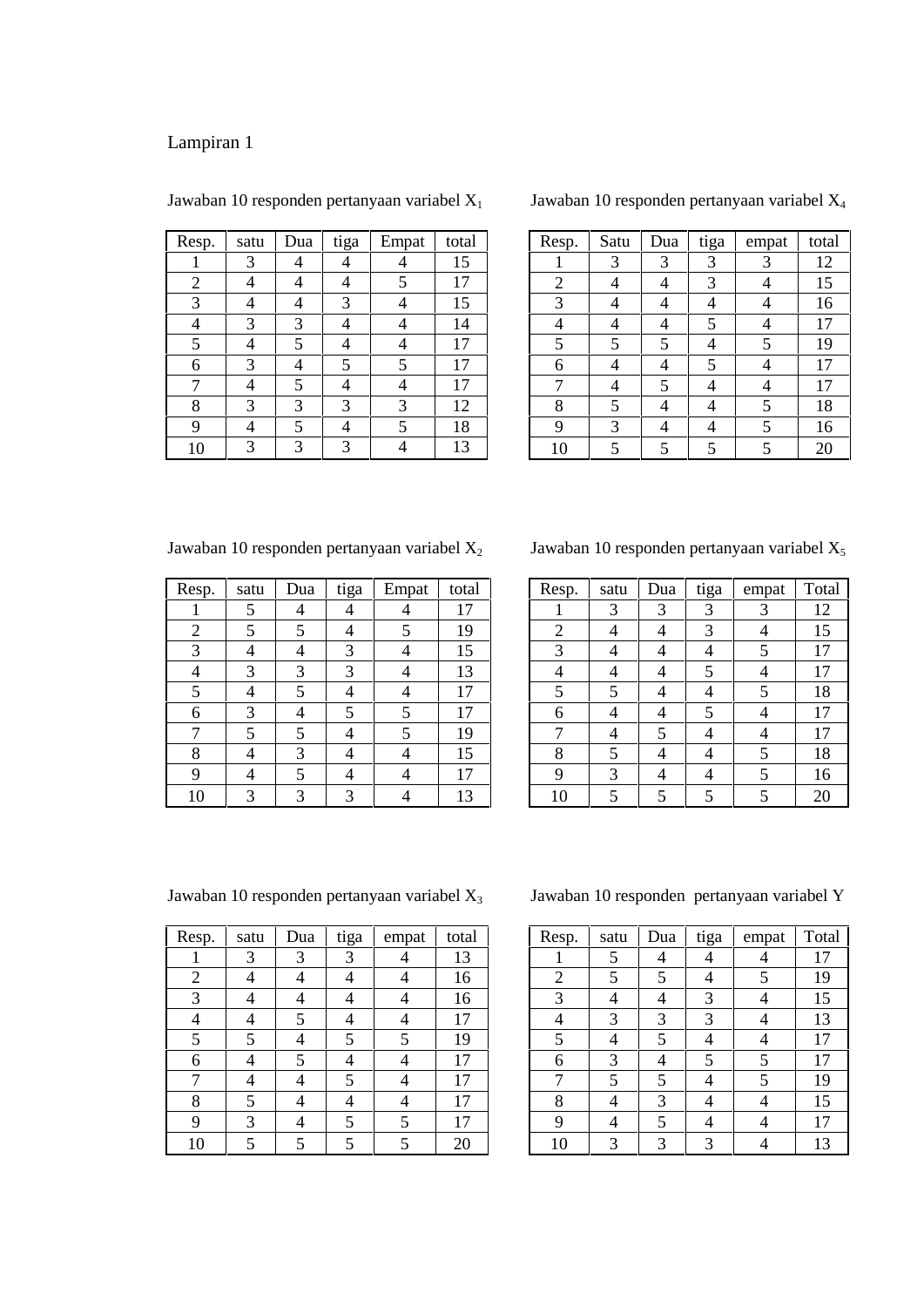| Resp. | ganjil | genap |
|-------|--------|-------|
|       |        | 8     |
| 2     | 8      |       |
| 3     |        | o     |
|       |        |       |
| 5     | 8      |       |
| 6     | 8      |       |
|       | 8      |       |
| 8     | 6      | 6     |
|       | 8      | 10    |
| 10    |        |       |

Daftar skor total ganjil dan genap variabel  $X_1$ 

Daftar skor total ganjil dan genap variabel X<sup>4</sup>

| Resp.          | ganjil | genap |  |
|----------------|--------|-------|--|
|                | 6      | 6     |  |
| $\overline{2}$ |        | 8     |  |
| 3              | 8      | 8     |  |
|                | Q      | 8     |  |
| 5              | q      | 10    |  |
| 6              |        | Q     |  |
|                | 8      |       |  |
| 8              | q      |       |  |
| 9              |        |       |  |
| 10             | 10     | 10    |  |

Daftar skor total ganjil dan genap variabel  $X_2$ 

| Resp.          | ganjil | genap |
|----------------|--------|-------|
|                |        | 8     |
| $\overline{2}$ |        | 10    |
| 3              |        | 8     |
|                | 6      |       |
| 5              | 8      | q     |
| 6              | 8      |       |
| 7              | q      | 10    |
| 8              | 8      |       |
| q              | 8      |       |
| 10             |        |       |

Daftar skor total ganjil dan genap variabel  $X_5$ 

| Resp. | ganjil | genap |
|-------|--------|-------|
|       | 6      | 6     |
| 2     |        | 8     |
| 3     | 8      |       |
|       | q      | 8     |
| ς     | ∩      |       |
| 6     |        | 8     |
|       | 8      |       |
| 8     |        |       |
|       |        |       |
| 10    | 10     | 10    |
|       |        |       |

Daftar skor total ganjil dan genap variabel X<sup>4</sup>

| Resp.          | ganjil | genap |
|----------------|--------|-------|
|                | 6      |       |
| $\overline{2}$ | 8      | o     |
| 3              | 8      | 8     |
|                | 8      |       |
| 5              | 10     | റ     |
| 6              | 8      |       |
|                | q      | 8     |
| 8              | Q      | 8     |
| q              | Ջ      |       |
| 10             |        |       |

Daftar skor total ganjil dan genap variabel Y

| Resp.          | ganjil | genap |
|----------------|--------|-------|
|                |        | 8     |
| $\overline{2}$ | q      | 10    |
| 3              |        | 8     |
|                | 6      |       |
| 5              | 8      | O     |
| 6              | 8      |       |
|                | q      | 10    |
| 8              | 8      |       |
|                | Q      |       |
| 10             |        |       |
|                |        |       |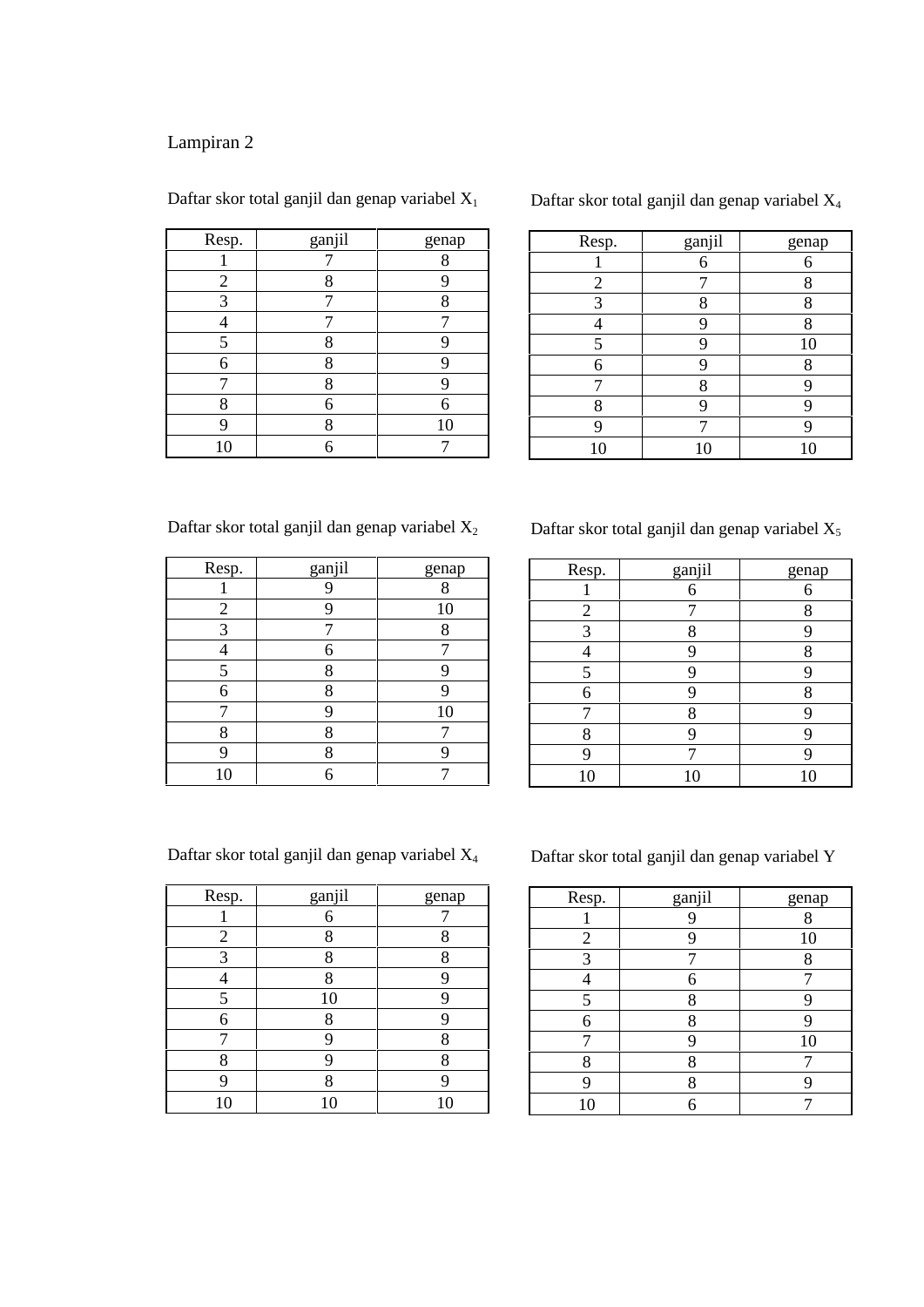Hasil uji validitas dengan correlation variabel  $X_1$ 

|       |                        | satu                     | dua                      | tiga      | empat                    | total                    |  |
|-------|------------------------|--------------------------|--------------------------|-----------|--------------------------|--------------------------|--|
| satu  | Pearson<br>Correlation | $\mathbf{1}$             | $.775$ <sup>(**)</sup> ) | .000      | .333                     | $.680(*)$                |  |
|       | Sig. (2-tailed)        |                          | .009                     | 1.000     | .347                     | .030                     |  |
|       | N                      | 10                       | 10                       | 10        | 10                       | 10                       |  |
| dua   | Pearson<br>Correlation | $.775$ <sup>(**)</sup> ) | 1                        | .430      | .430                     | $.878$ <sup>(**)</sup> ) |  |
|       | Sig. (2-tailed)        | .009                     |                          | .214      | .214                     | .001                     |  |
|       | N                      | 10                       | 10                       | 10        | 10                       | 10                       |  |
| tiga  | Pearson<br>Correlation | .000                     | .430                     | 1         | $.667(*)$                | $.698(*)$                |  |
|       | Sig. (2-tailed)        | 1.000                    | .214                     |           | .035                     | .025                     |  |
|       | N                      | 10                       | 10                       | 10        | 10                       | 10                       |  |
| empat | Pearson<br>Correlation | .333                     | .430                     | $.667(*)$ | 1                        | $.785$ <sup>(**)</sup> ) |  |
|       | Sig. (2-tailed)        | .347                     | .214                     | .035      |                          | .007                     |  |
|       | N                      | 10                       | 10                       | 10        | 10                       | 10                       |  |
| total | Pearson<br>Correlation | $.680(*)$                | $.878$ <sup>(**)</sup> ) | $.698(*)$ | $.785$ <sup>(**)</sup> ) | 1                        |  |
|       | Sig. (2-tailed)        | .030                     | .001                     | .025      | .007                     |                          |  |
|       | N                      | 10                       | 10                       | 10        | 10                       | 10                       |  |

#### **Correlations**

\*\* Correlation is significant at the 0.01 level (2-tailed).

\* Correlation is significant at the 0.05 level (2-tailed).

#### $X_1$

#### **Correlations**

|      |                            | satu         | dua         |
|------|----------------------------|--------------|-------------|
| satu | <b>Pearson Correlation</b> |              | **)<br>.922 |
|      | $Sig. (2-tailed)$          |              | .000        |
|      |                            | 10           |             |
| dua  | <b>Pearson Correlation</b> | **`<br>.922( |             |
|      | Sig. (2-tailed)            | .000         |             |
|      |                            |              |             |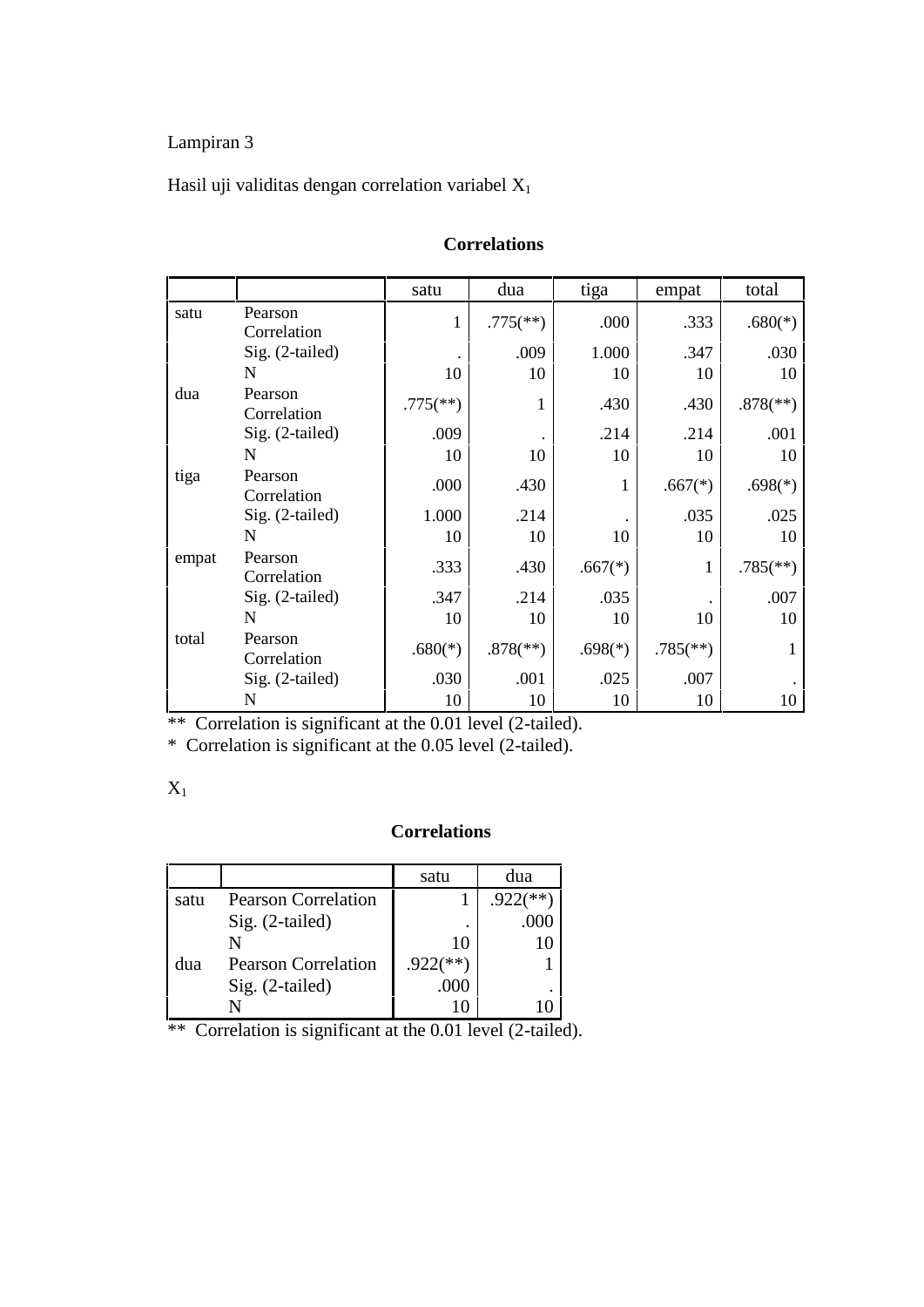#### Hasil uji validitas dengan correlation variabel  $X_2$

|       |                        | satu      | dua                      | tiga      | empat     | total                    |  |
|-------|------------------------|-----------|--------------------------|-----------|-----------|--------------------------|--|
| satu  | Pearson<br>Correlation | 1         | .622                     | .215      | .282      | $.760(*)$                |  |
|       | Sig. (2-tailed)        |           | .055                     | .551      | .430      | .011                     |  |
|       | N                      | 10        | 10                       | 10        | 10        | 10                       |  |
| dua   | Pearson<br>Correlation | .622      | 1                        | .441      | .447      | $.874$ <sup>(**)</sup> ) |  |
|       | Sig. (2-tailed)        | .055      |                          | .202      | .196      | .001                     |  |
|       | N                      | 10        | 10                       | 10        | 10        | 10                       |  |
| tiga  | Pearson<br>Correlation | .215      | .441                     |           | .582      | $.686(*)$                |  |
|       | Sig. (2-tailed)        | .551      | .202                     |           | .078      | .028                     |  |
|       | N                      | 10        | 10                       | 10        | 10        | 10                       |  |
| empat | Pearson<br>Correlation | .282      | .447                     | .582      | 1         | $.685(*)$                |  |
|       | Sig. (2-tailed)        | .430      | .196                     | .078      |           | .029                     |  |
|       | N                      | 10        | 10                       | 10        | 10        | 10                       |  |
| total | Pearson<br>Correlation | $.760(*)$ | $.874$ <sup>(**)</sup> ) | $.686(*)$ | $.685(*)$ | 1                        |  |
|       | Sig. (2-tailed)        | .011      | .001                     | .028      | .029      |                          |  |
|       | N                      | 10        | 10                       | 10        | 10        | 10                       |  |

#### **Correlations**

\* Correlation is significant at the 0.05 level (2-tailed).

\*\* Correlation is significant at the 0.01 level (2-tailed).

|--|

#### **Correlations**

|      |                            | satu      | dua       |
|------|----------------------------|-----------|-----------|
| satu | <b>Pearson Correlation</b> |           | $.734(*)$ |
|      | Sig. (2-tailed)            | ٠         | .016      |
|      |                            | 10        |           |
| dua  | <b>Pearson Correlation</b> | $.734(*)$ |           |
|      | Sig. (2-tailed)            | .016      | ٠         |
|      |                            |           |           |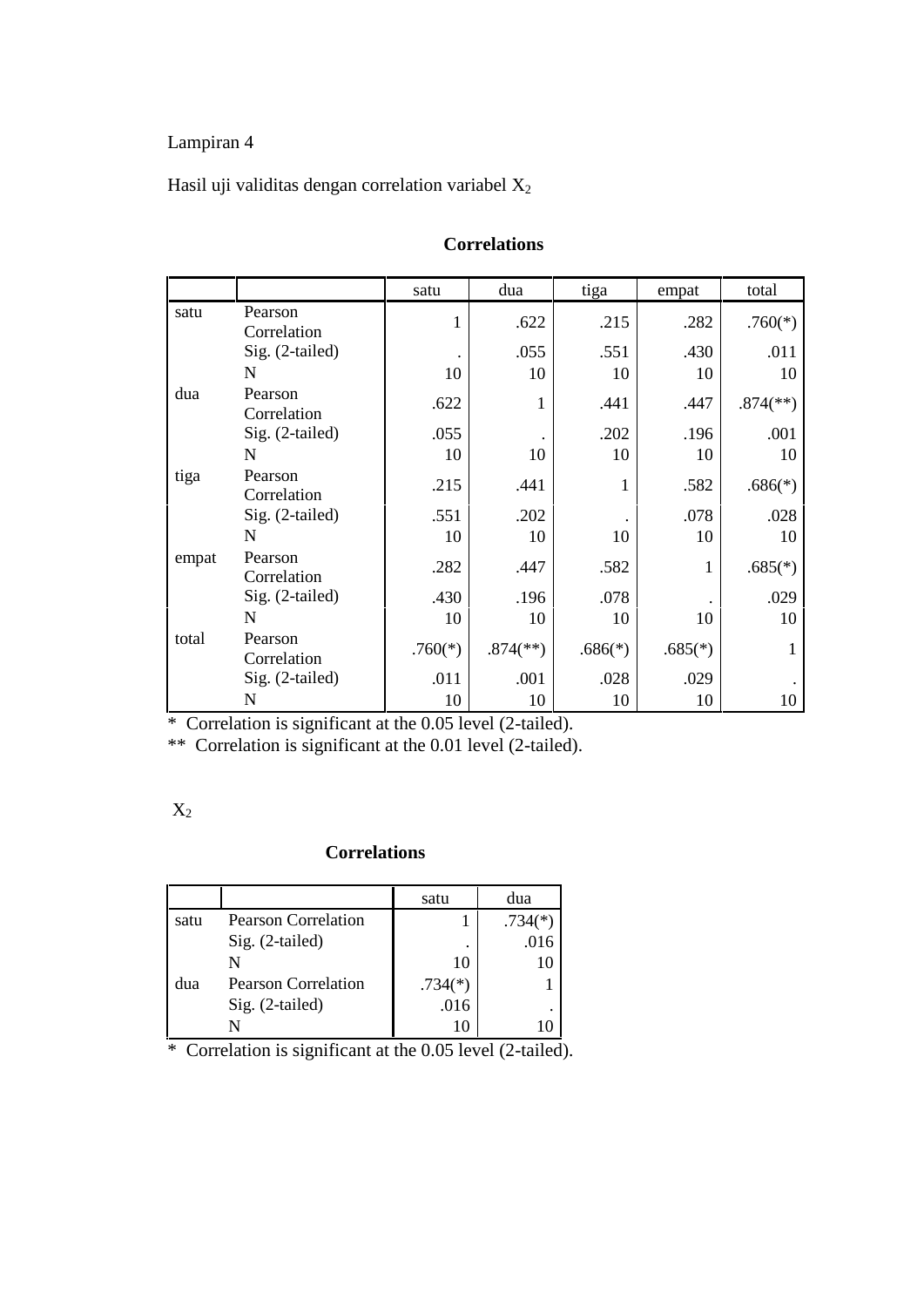Hasil uji validitas dengan correlation variabel  $X_3$ 

|       |                        | satu      | dua       | tiga                     | empat     | total                    |
|-------|------------------------|-----------|-----------|--------------------------|-----------|--------------------------|
| satu  | Pearson<br>Correlation | 1         | .429      | .379                     | .218      | $.740(*)$                |
|       | Sig. (2-tailed)        |           | .217      | .280                     | .545      | .014                     |
|       | N                      | 10        | 10        | 10                       | 10        | 10                       |
| dua   | Pearson<br>Correlation | .429      | 1         | .364                     | .145      | $.683(*)$                |
|       | Sig. (2-tailed)        | .217      |           | .301                     | .688      | .030                     |
|       | N                      | 10        | 10        | 10                       | 10        | 10                       |
| tiga  | Pearson<br>Correlation | .379      | .364      | 1                        | $.716(*)$ | $.826$ <sup>(**)</sup> ) |
|       | Sig. (2-tailed)        | .280      | .301      |                          | .020      | .003                     |
|       | N                      | 10        | 10        | 10                       | 10        | 10                       |
| empat | Pearson<br>Correlation | .218      | .145      | $.716(*)$                | 1         | $.658(*)$                |
|       | Sig. (2-tailed)        | .545      | .688      | .020                     |           | .039                     |
|       | N                      | 10        | 10        | 10                       | 10        | 10                       |
| total | Pearson<br>Correlation | $.740(*)$ | $.683(*)$ | $.826$ <sup>(**)</sup> ) | $.658(*)$ | 1                        |
|       | Sig. (2-tailed)        | .014      | .030      | .003                     | .039      |                          |
|       | N                      | 10        | 10        | 10                       | 10        | 10                       |

#### **Correlations**

\* Correlation is significant at the 0.05 level (2-tailed).

\*\* Correlation is significant at the 0.01 level (2-tailed).

#### $X_3$

#### **Correlations**

|      |                            | satu      | dua                   |
|------|----------------------------|-----------|-----------------------|
| satu | <b>Pearson Correlation</b> |           | $.668$ <sup>(*)</sup> |
|      | Sig. (2-tailed)            | ٠         | .035                  |
|      | N                          | 10        |                       |
| dua  | <b>Pearson Correlation</b> | $.668(*)$ |                       |
|      | Sig. (2-tailed)            | .035      | ٠                     |
|      |                            |           |                       |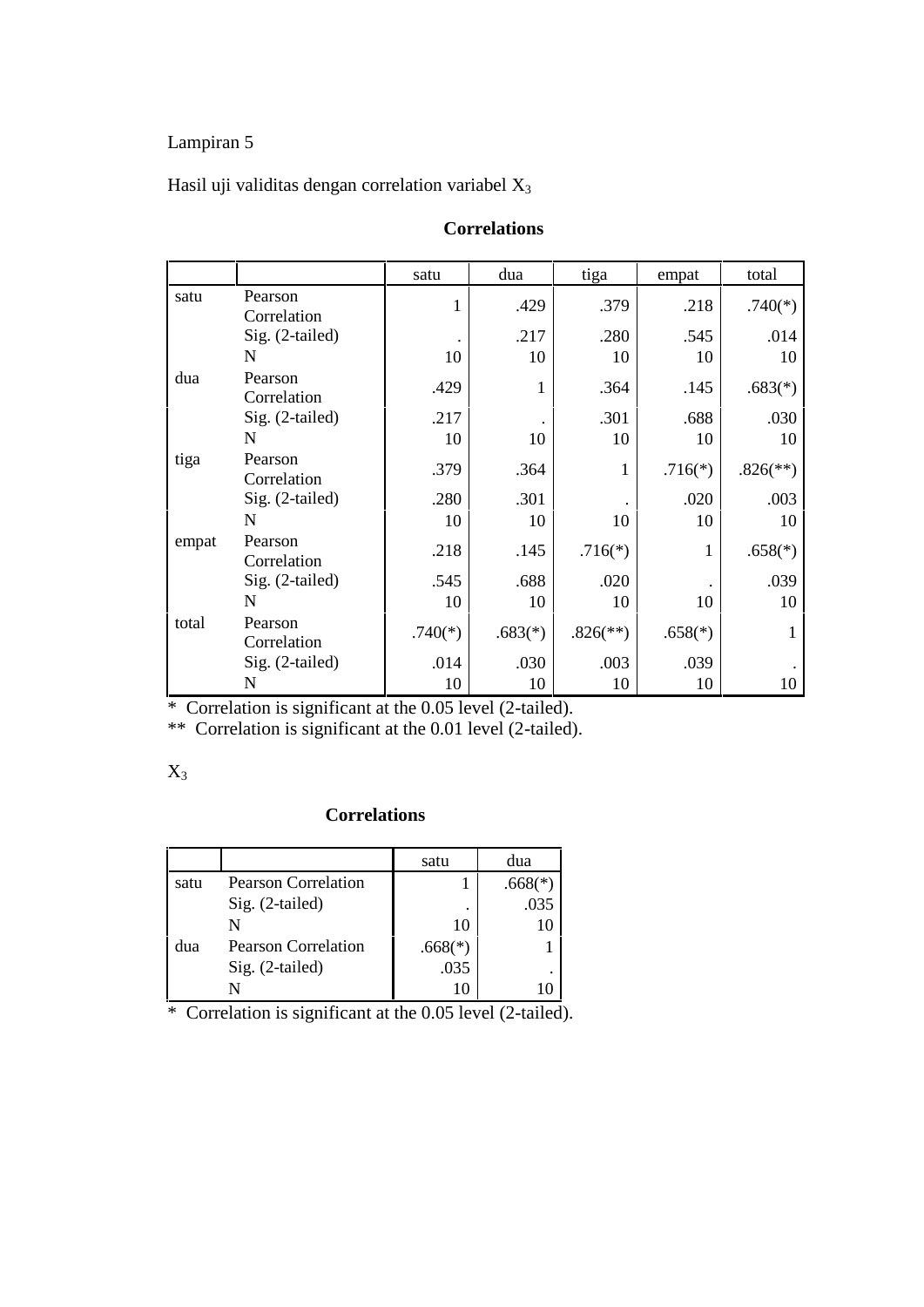#### Hasil uji validitas dengan correlation variabel X<sup>4</sup>

|       |                        | satu                     | dua                      | tiga      | empat        | total                    |
|-------|------------------------|--------------------------|--------------------------|-----------|--------------|--------------------------|
| satu  | Pearson<br>Correlation | 1                        | $.667(*)$                | .388      | .602         | $.837$ <sup>(**)</sup> ) |
|       | Sig. (2-tailed)        |                          | .035                     | .268      | .065         | .003                     |
|       | N                      | 10                       | 10                       | 10        | 10           | 10                       |
| dua   | Pearson<br>Correlation | $.667(*)$                | 1                        | .429      | .625         | $.841$ <sup>(**)</sup> ) |
|       | Sig. (2-tailed)        | .035                     |                          | .217      | .053         | .002                     |
|       | N                      | 10                       | 10                       | 10        | 10           | 10                       |
| tiga  | Pearson<br>Correlation | .388                     | .429                     | 1         | .379         | $.701(*)$                |
|       | Sig. (2-tailed)        | .268                     | .217                     |           | .280         | .024                     |
|       | N                      | 10                       | 10                       | 10        | 10           | 10                       |
| empat | Pearson<br>Correlation | .602                     | .625                     | .379      | $\mathbf{1}$ | $.811$ <sup>(**)</sup> ) |
|       | Sig. (2-tailed)        | .065                     | .053                     | .280      |              | .004                     |
|       | N                      | 10                       | 10                       | 10        | 10           | 10                       |
| total | Pearson<br>Correlation | $.837$ <sup>(**)</sup> ) | $.841$ <sup>(**)</sup> ) | $.701(*)$ | $.811$ (**)  | 1                        |
|       | Sig. (2-tailed)        | .003                     | .002                     | .024      | .004         |                          |
|       | N                      | 10                       | 10                       | 10        | 10           | 10                       |

#### **Correlations**

\* Correlation is significant at the 0.05 level (2-tailed).

\*\* Correlation is significant at the 0.01 level (2-tailed).

#### **Correlations**

|      |                            | satu      | dua  |
|------|----------------------------|-----------|------|
| satu | <b>Pearson Correlation</b> |           | າ∕*` |
|      | Sig. (2-tailed)            | ٠         | .02′ |
|      |                            | 10        |      |
| dua  | <b>Pearson Correlation</b> | $.690(*)$ |      |
|      | Sig. (2-tailed)            | .027      | ٠    |
|      |                            |           |      |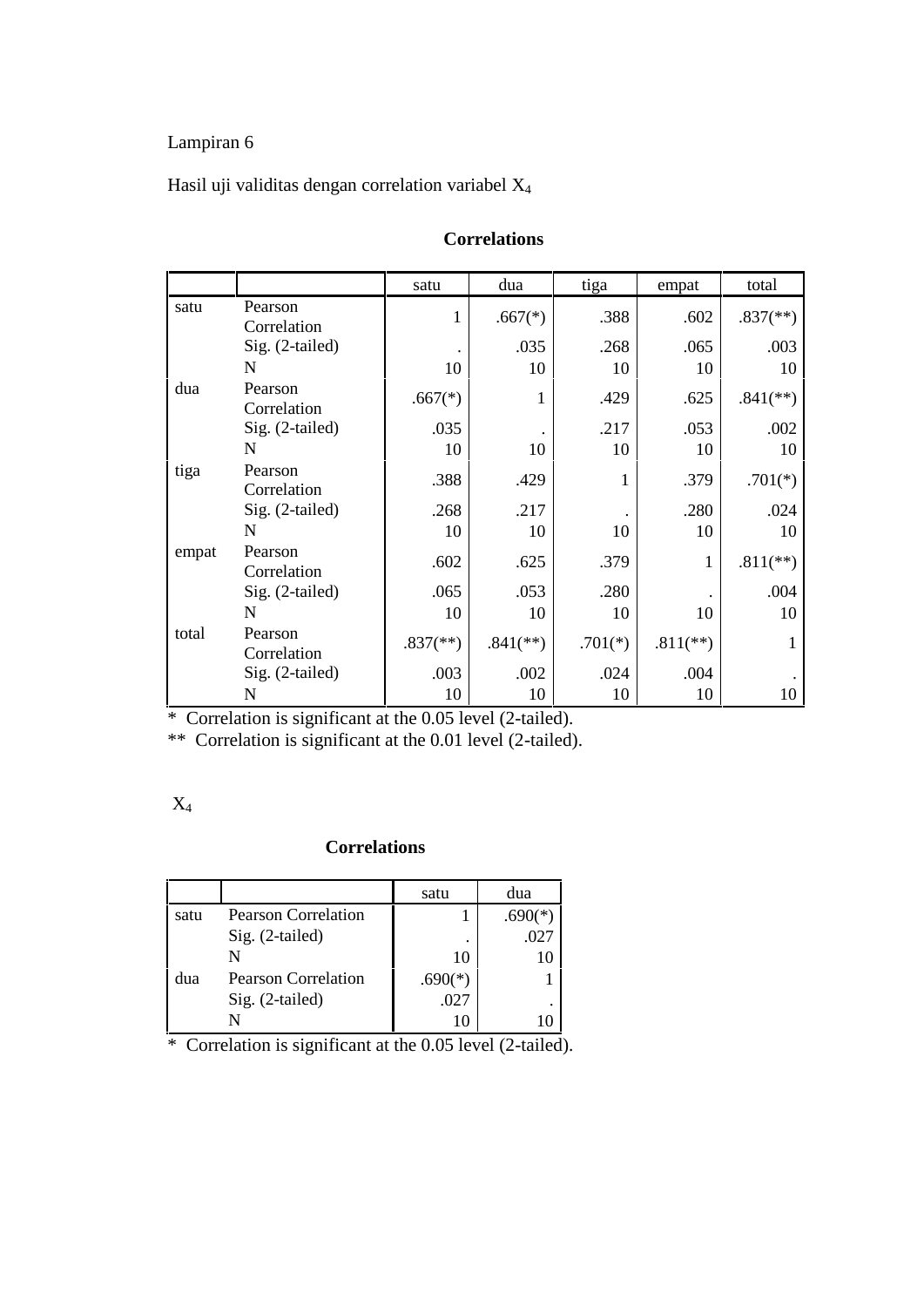Hasil uji validitas dengan correlation variabel  $X_5$ 

|       |                        | satu                     | dua                      | tiga      | empat                    | total                    |
|-------|------------------------|--------------------------|--------------------------|-----------|--------------------------|--------------------------|
| satu  | Pearson<br>Correlation | 1                        | .504                     | .388      | .560                     | $.806$ <sup>(**)</sup> ) |
|       | Sig. (2-tailed)        |                          | .137                     | .268      | .092                     | .005                     |
|       | N                      | 10                       | 10                       | 10        | 10                       | 10                       |
| dua   | Pearson<br>Correlation | .504                     | 1                        | .504      | .448                     | $.770$ <sup>(**)</sup> ) |
|       | Sig. (2-tailed)        | .137                     |                          | .137      | .194                     | .009                     |
|       | N                      | 10                       | 10                       | 10        | 10                       | 10                       |
| tiga  | Pearson<br>Correlation | .388                     | .504                     | 1         | .345                     | $.735(*)$                |
|       | Sig. (2-tailed)        | .268                     | .137                     |           | .330                     | .015                     |
|       | N                      | 10                       | 10                       | 10        | 10                       | 10                       |
| empat | Pearson<br>Correlation | .560                     | .448                     | .345      | $\mathbf{1}$             | $.768$ <sup>(**)</sup> ) |
|       | Sig. (2-tailed)        | .092                     | .194                     | .330      |                          | .009                     |
|       | N                      | 10                       | 10                       | 10        | 10                       | 10                       |
| total | Pearson<br>Correlation | $.806$ <sup>(**)</sup> ) | $.770$ <sup>(**)</sup> ) | $.735(*)$ | $.768$ <sup>(**)</sup> ) | 1                        |
|       | Sig. (2-tailed)        | .005                     | .009                     | .015      | .009                     |                          |
|       | N                      | 10                       | 10                       | 10        | 10                       | 10                       |

#### **Correlations**

\*\* Correlation is significant at the 0.01 level (2-tailed).

\* Correlation is significant at the 0.05 level (2-tailed).

## $X_5$

#### **Correlations**

|      |                            | satu      | dua  |
|------|----------------------------|-----------|------|
| satu | <b>Pearson Correlation</b> |           |      |
|      | Sig. (2-tailed)            |           | .034 |
|      |                            | 10        |      |
| dua  | <b>Pearson Correlation</b> | $.669(*)$ |      |
|      | Sig. (2-tailed)            | .034      |      |
|      |                            |           |      |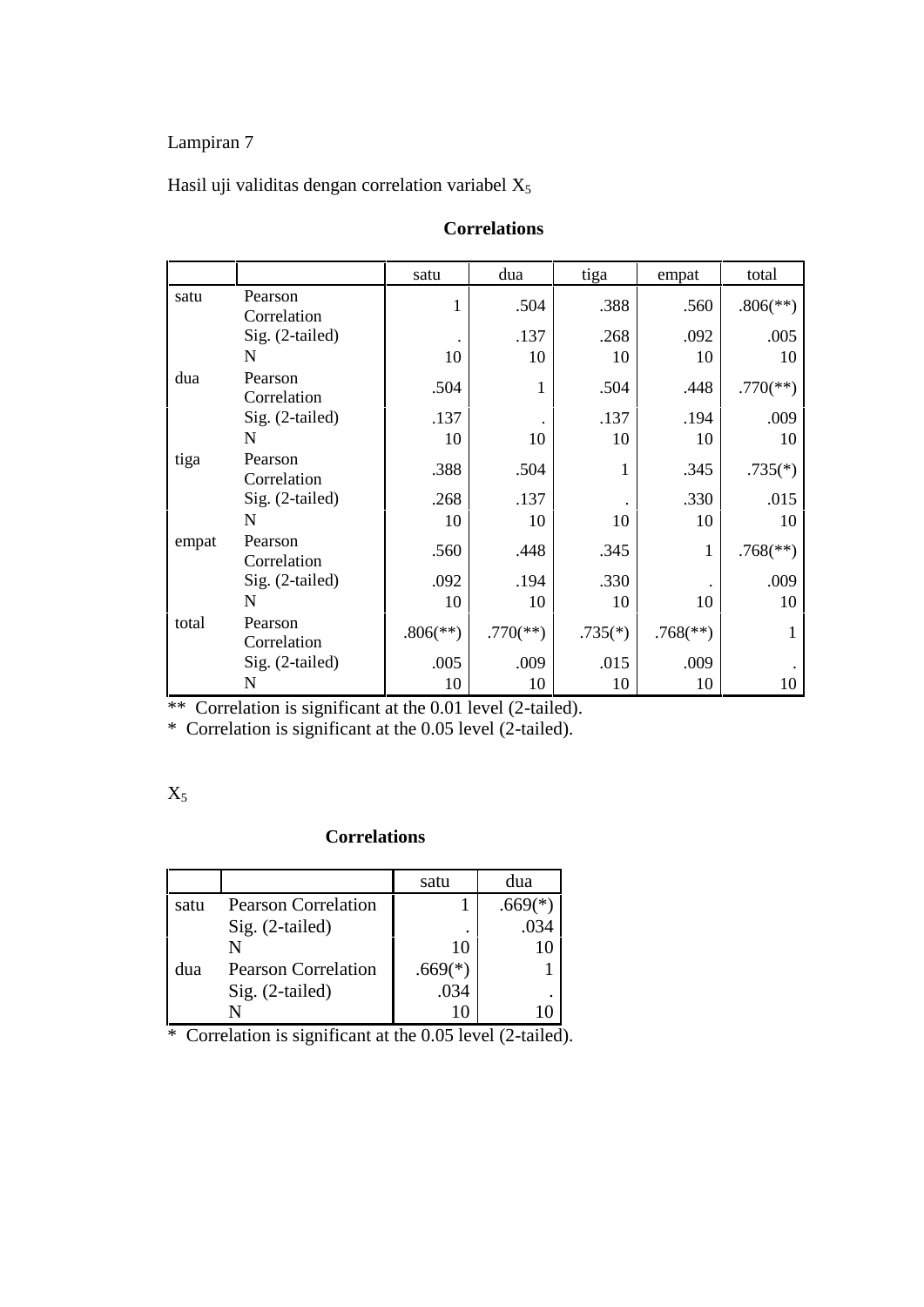# Hasil uji validitas dengan correlation variabel Y

|       |                        | satu      | dua                      | tiga      | empat     | total                    |
|-------|------------------------|-----------|--------------------------|-----------|-----------|--------------------------|
| satu  | Pearson<br>Correlation | T         | .622                     | .215      | .282      | $.760(*)$                |
|       | Sig. (2-tailed)        |           | .055                     | .551      | .430      | .011                     |
|       | N                      | 10        | 10                       | 10        | 10        | 10                       |
| dua   | Pearson<br>Correlation | .622      | 1                        | .441      | .447      | $.874$ <sup>(**)</sup> ) |
|       | Sig. (2-tailed)        | .055      |                          | .202      | .196      | .001                     |
|       | N                      | 10        | 10                       | 10        | 10        | 10                       |
| tiga  | Pearson<br>Correlation | .215      | .441                     | 1         | .582      | $.686(*)$                |
|       | Sig. (2-tailed)        | .551      | .202                     |           | .078      | .028                     |
|       | N                      | 10        | 10                       | 10        | 10        | 10                       |
| empat | Pearson<br>Correlation | .282      | .447                     | .582      | 1         | $.685(*)$                |
|       | Sig. (2-tailed)        | .430      | .196                     | .078      |           | .029                     |
|       | N                      | 10        | 10                       | 10        | 10        | 10                       |
| total | Pearson<br>Correlation | $.760(*)$ | $.874$ <sup>(**)</sup> ) | $.686(*)$ | $.685(*)$ | 1                        |
|       | Sig. (2-tailed)        | .011      | .001                     | .028      | .029      |                          |
|       | N                      | 10        | 10                       | 10        | 10        | 10                       |

#### **Correlations**

\* Correlation is significant at the 0.05 level (2-tailed).

\*\* Correlation is significant at the 0.01 level (2-tailed).

#### Y

#### **Correlations**

|      |                            | satu      | dua       |
|------|----------------------------|-----------|-----------|
| satu | <b>Pearson Correlation</b> |           | $.655(*)$ |
|      | Sig. (2-tailed)            | ٠         | .040      |
|      |                            | 10        |           |
| dua  | <b>Pearson Correlation</b> | $.655(*)$ |           |
|      | Sig. (2-tailed)            | .040      | ٠         |
|      |                            |           |           |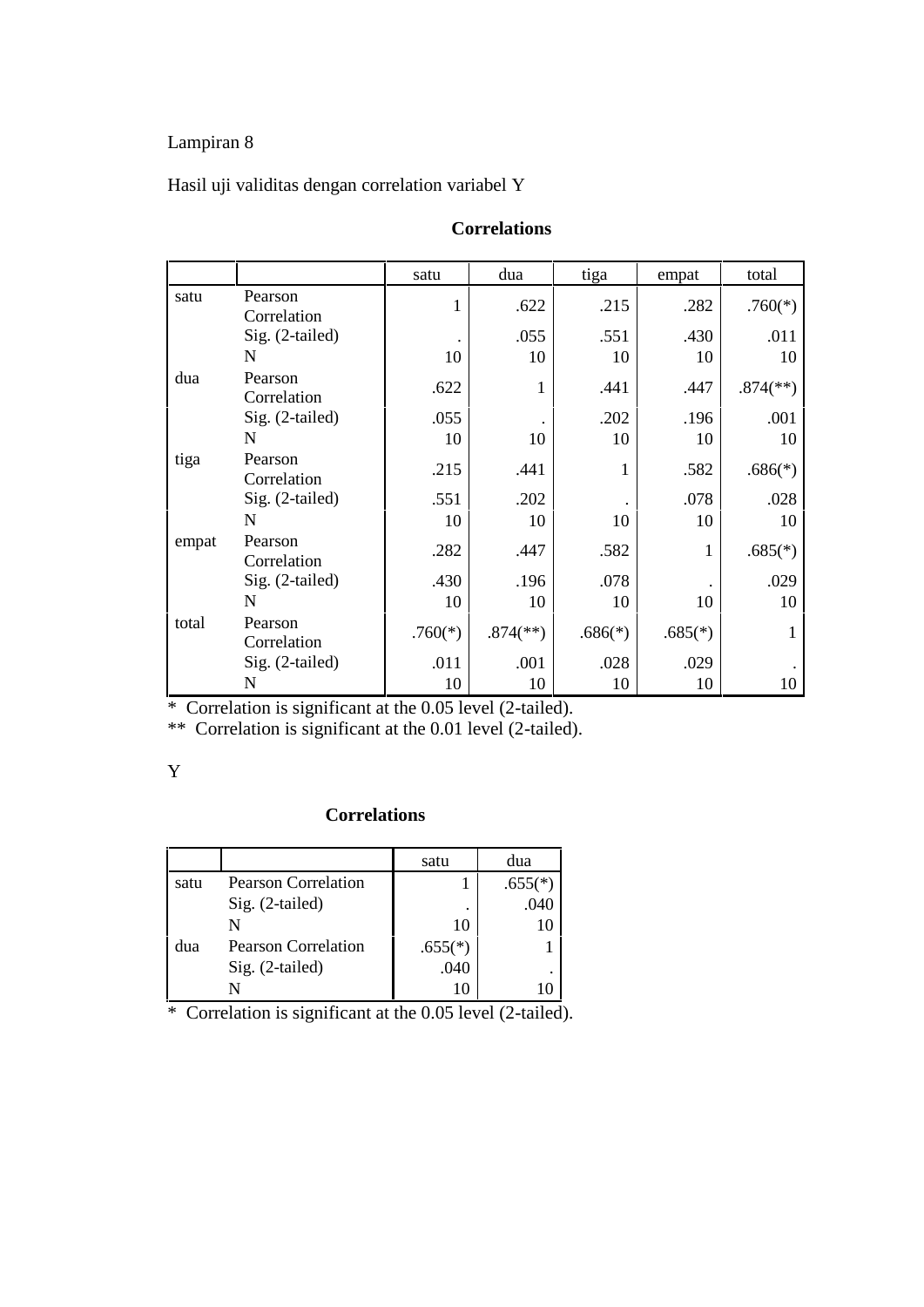r koefisien alffa cronbach

$$
r = \frac{2 \times t \text{ hitung}}{1 + t \text{ hitung}}
$$

$$
r(X_1) = \frac{2 \times 0.922}{1 + 0.922} = 0.95
$$

$$
r(X_2) = \frac{2 \times 0.734}{1 + 0.734} = 0.85
$$

$$
r(X_3) = \frac{2 \times 0.668}{1 + 0.668} = 0.80
$$

$$
r(X_4) = \frac{2 \times 0.690}{1 + 0.690} = 0.82
$$

$$
r(X_5) = \frac{2 \times 0.669}{1 + 0.632} = 0.80
$$

$$
r(Y) = \frac{2 \times 0.655}{1 + 0.655} = 0.79
$$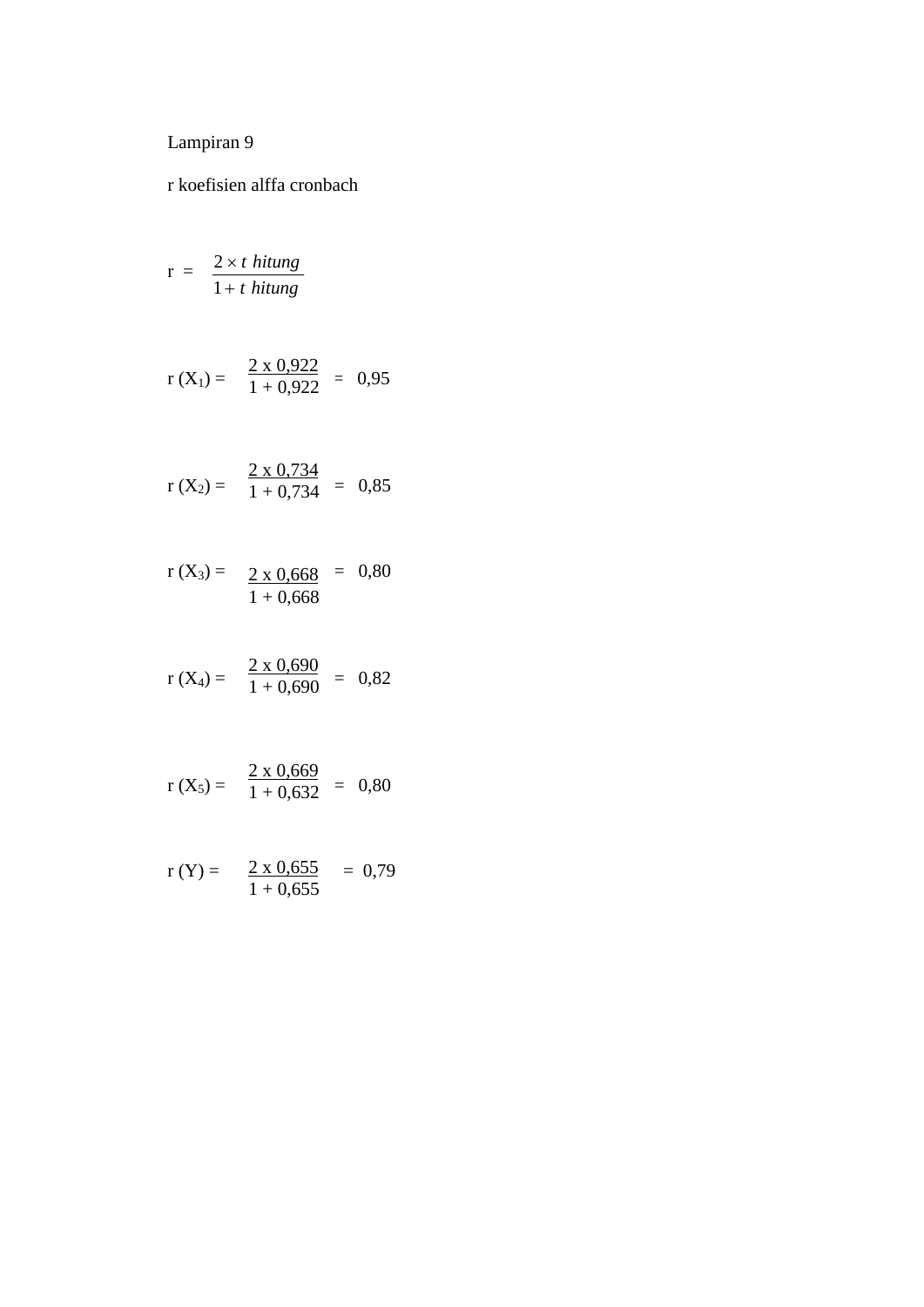# **Frequencies**

#### **Statistics**

|         | ∡\ 1 ÷ | $\mathbf{A}_{1,2}$ | $\Lambda_{1,3}$ | $\mathbf{\Lambda}_{14}$ |
|---------|--------|--------------------|-----------------|-------------------------|
| Valid   | 100    | 100                | 100             | 100                     |
| Missing |        |                    |                 |                         |
| Mean    | 3.9900 | 3.7600             | 3.9500          | 4.1500                  |
| Median  | 4.0000 | 4.0000             | 4.0000          | 5.0000                  |

#### **Frequency Table**

|       |       |           | $\mathbf{X_{1.1}}$ |               |                           |
|-------|-------|-----------|--------------------|---------------|---------------------------|
|       |       | Frequency | Percent            | Valid Percent | <b>Cumulative Percent</b> |
| Valid | 1.00  | 3         | 3.0                | 3.0           | 3.0                       |
|       | 2.00  | 8         | 8.0                | 8.0           | 11.0                      |
|       | 3.00  | 22        | 22.0               | 22.0          | 33.0                      |
|       | 4.00  | 21        | 21.0               | 21.0          | 54.0                      |
|       | 5.00  | 46        | 46.0               | 46.0          | 100.0                     |
|       | Total | 100       | 100.0              | 100.0         |                           |

**X1.2**

|       |       |           | $-1.4$  |               |                           |
|-------|-------|-----------|---------|---------------|---------------------------|
|       |       | Frequency | Percent | Valid Percent | <b>Cumulative Percent</b> |
| Valid | 1.00  | 4         | 4.0     | 4.0           | 4.0                       |
|       | 2.00  | 13        | 13.0    | 13.0          | 17.0                      |
|       | 3.00  | 21        | 21.0    | 21.0          | 38.0                      |
|       | 4.00  | 27        | 27.0    | 27.0          | 65.0                      |
|       | 5.00  | 35        | 35.0    | 35.0          | 100.0                     |
|       | Total | 100       | 100.0   | 100.0         |                           |

**X1.3** Frequency Percent | Valid Percent | Cumulative Percent Valid  $1.00$  3 3.0 3.0 3.0 3.0 2.00  $13$  13.0 13.0 13.0 16.0  $3.00$  12 12.0 12.0 28.0  $4.00$   $30$   $30.0$   $30.0$   $58.0$  $5.00$  42 42.0 42.0 42.0 400.0 Total 100 100.0 100.0

|       |       |           | $\mathbf{X}_{1.4}$ |                      |                           |
|-------|-------|-----------|--------------------|----------------------|---------------------------|
|       |       | Frequency | Percent            | <b>Valid Percent</b> | <b>Cumulative Percent</b> |
| Valid | 1.00  | 5         | 5.0                | 5.0                  | 5.0                       |
|       | 2.00  | 6         | 6.0                | 6.0                  | 11.0                      |
|       | 3.00  | 11        | 11.0               | 11.0                 | 22.0                      |
|       | 4.00  | 25        | 25.0               | 25.0                 | 47.0                      |
|       | 5.00  | 53        | 53.0               | 53.0                 | 100.0                     |
|       | Total | 100       | 100.0              | 100.0                |                           |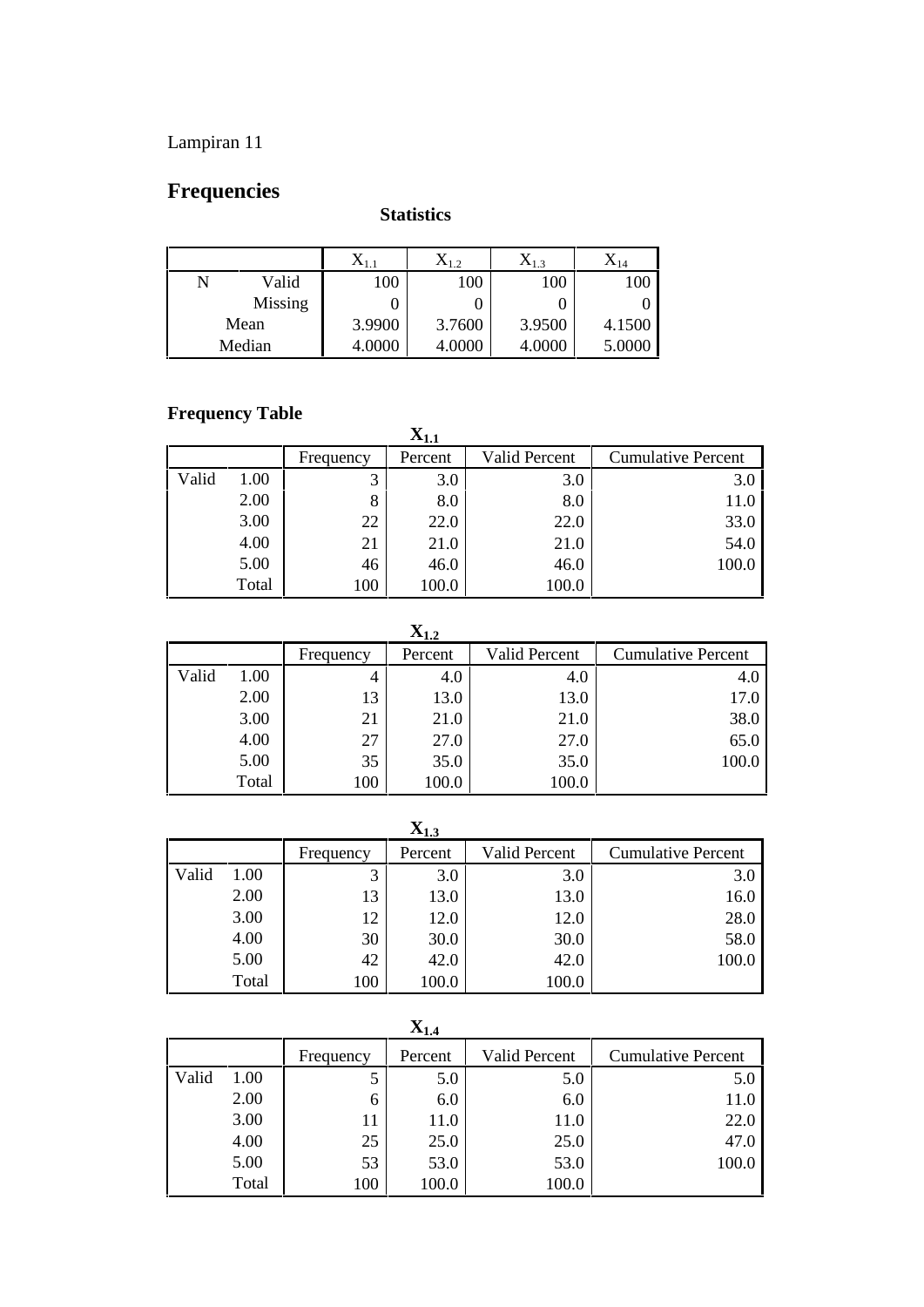#### **Statistics**

|        |         | v<br>$\Lambda_{2,1}$ | $\mathrm{X}_{2.2}$ | $X_{2.3}$ | $\mathrm{X}_{2.4}$ |
|--------|---------|----------------------|--------------------|-----------|--------------------|
|        | Valid   | 100                  | 100                | 100       | 100                |
|        | Missing |                      |                    |           |                    |
| Mean   |         | 4.2400               | 4.1100             | 3.9600    | 4.0800             |
| Median |         | 5.0000               | 4.0000             | 4.0000    | 4.0000             |

# **Frequency Table**

| $\mathbf{X_{2.1}}$ |       |           |         |               |                           |  |  |  |
|--------------------|-------|-----------|---------|---------------|---------------------------|--|--|--|
|                    |       | Frequency | Percent | Valid Percent | <b>Cumulative Percent</b> |  |  |  |
| Valid              | 1.00  | 3         | 3.0     | 3.0           | 3.0                       |  |  |  |
|                    | 2.00  | 3         | 3.0     | 3.0           | 6.0                       |  |  |  |
|                    | 3.00  | 13        | 13.0    | 13.0          | 19.0                      |  |  |  |
|                    | 4.00  | 29        | 29.0    | 29.0          | 48.0                      |  |  |  |
|                    | 5.00  | 52        | 52.0    | 52.0          | 100.0                     |  |  |  |
|                    | Total | 100       | 100.0   | 100.0         |                           |  |  |  |

 $\begin{array}{c|c}\n\mathbf{X}_{2,2} \\
\hline\n\text{Percent} & \text{Valid Percent}\n\end{array}$ Frequency Percent | Valid Percent | Cumulative Percent Valid  $1.00$  3 3.0 3.0 3.0 3.0 2.00  $5 \mid 5.0 \mid 5.0 \mid 8.0 \mid$  $3.00$  15 15.0 15.0 23.0 4.00  $32 \mid 32.0 \mid 32.0 \mid 55.0 \mid$  $5.00$  45 45.0 45.0 45.0  $100.0$ Total 100 100.0 100.0

#### **X2.3**

|       |       | Frequency | Percent | Valid Percent | <b>Cumulative Percent</b> |
|-------|-------|-----------|---------|---------------|---------------------------|
| Valid | 1.00  | 4         | 4.0     | 4.0           | 4.0                       |
|       | 2.00  | ⇁         | 7.0     | 7.0           | 11.0                      |
|       | 3.00  | 18        | 18.0    | 18.0          | 29.0                      |
|       | 4.00  | 31        | 31.0    | 31.0          | 60.0                      |
|       | 5.00  | 40        | 40.0    | 40.0          | 100.0                     |
|       | Total | 100       | 100.0   | 100.0         |                           |

|       |       |           | $X_{2.4}$ |                      |                           |
|-------|-------|-----------|-----------|----------------------|---------------------------|
|       |       | Frequency | Percent   | <b>Valid Percent</b> | <b>Cumulative Percent</b> |
| Valid | 1.00  |           | $1.0\,$   | 1.0                  | $1.0\,$                   |
|       | 2.00  | ⇁         | 7.0       | 7.0                  | 8.0                       |
|       | 3.00  | 20        | 20.0      | 20.0                 | 28.0                      |
|       | 4.00  | 27        | 27.0      | 27.0                 | 55.0                      |
|       | 5.00  | 45        | 45.0      | 45.0                 | 100.0                     |
|       | Total | 100       | 100.0     | 100.0                |                           |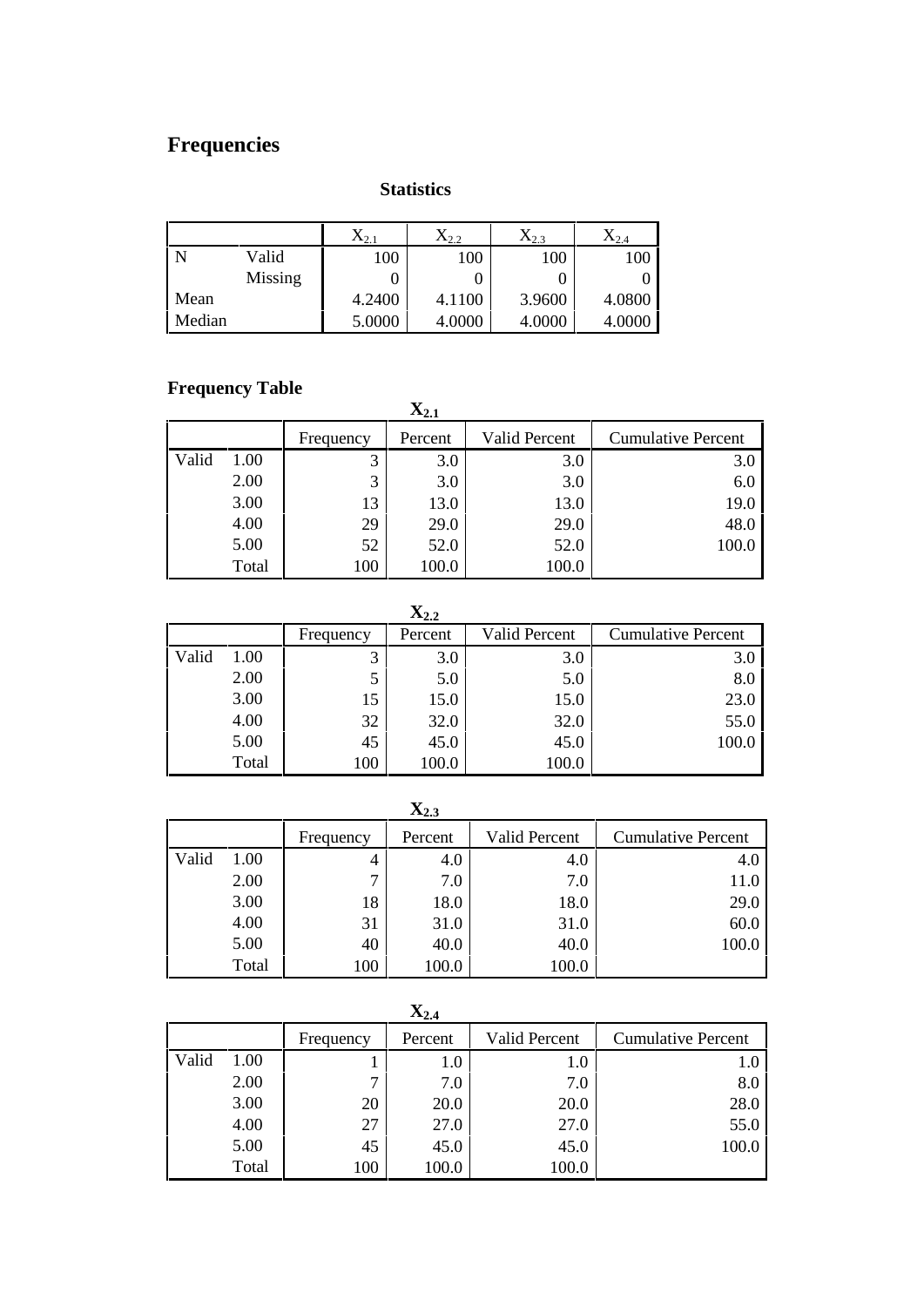#### **Statistics**

|        |         | $\Lambda_{3,1}$ | $X_{3.2}$ | $X_{3.3}$ | $X_{3,4}$ |
|--------|---------|-----------------|-----------|-----------|-----------|
|        | Valid   | 100             | 100       | 100       | 100       |
|        | Missing |                 |           |           |           |
| Mean   |         | 4.3800          | 4.2800    | 4.1600    | 4.2000    |
| Median |         | 5.0000          | 5.0000    | 4.0000    | 5.0000    |

# **Frequency Table**

|       | $\mathbf{X_{3.1}}$ |           |         |               |                           |  |  |  |  |  |
|-------|--------------------|-----------|---------|---------------|---------------------------|--|--|--|--|--|
|       |                    | Frequency | Percent | Valid Percent | <b>Cumulative Percent</b> |  |  |  |  |  |
| Valid | 1.00               |           | 1.0     | $1.0\,$       | 1.0                       |  |  |  |  |  |
|       | 2.00               | 4         | 4.0     | 4.0           | 5.0                       |  |  |  |  |  |
|       | 3.00               |           | 11.0    | 11.0          | 16.0                      |  |  |  |  |  |
|       | 4.00               | 24        | 24.0    | 24.0          | 40.0                      |  |  |  |  |  |
|       | 5.00               | 60        | 60.0    | 60.0          | 100.0                     |  |  |  |  |  |
|       | Total              | 100       | 100.0   | 100.0         |                           |  |  |  |  |  |

**X3.2**

|       |       |           | ◡       |               |                           |
|-------|-------|-----------|---------|---------------|---------------------------|
|       |       | Frequency | Percent | Valid Percent | <b>Cumulative Percent</b> |
| Valid | 2.00  | O         | 6.0     | 6.0           | 6.0                       |
|       | 3.00  | 16        | 16.0    | 16.0          | 22.0                      |
|       | 4.00  | 22        | 22.0    | 22.0          | 44.0                      |
|       | 5.00  | 56        | 56.0    | 56.0          | 100.0                     |
|       | Total | 100       | 100.0   | 100.0         |                           |

**X3.3**

|       |       |           | $-0.5$  |                      |                           |
|-------|-------|-----------|---------|----------------------|---------------------------|
|       |       | Frequency | Percent | <b>Valid Percent</b> | <b>Cumulative Percent</b> |
| Valid | 1.00  | 3         | 3.0     | 3.0                  | 3.0                       |
|       | 2.00  | 8         | 8.0     | 8.0                  | 11.0                      |
|       | 3.00  | 8         | 8.0     | 8.0                  | 19.0                      |
|       | 4.00  | 32        | 32.0    | 32.0                 | 51.0                      |
|       | 5.00  | 49        | 49.0    | 49.0                 | 100.0                     |
|       | Total | 100       | 100.0   | 100.0                |                           |

|       | $\mathbf{A}_{3,4}$ |           |         |               |                           |  |  |  |  |  |
|-------|--------------------|-----------|---------|---------------|---------------------------|--|--|--|--|--|
|       |                    | Frequency | Percent | Valid Percent | <b>Cumulative Percent</b> |  |  |  |  |  |
| Valid | 1.00               |           | 1.0     | 1.0           | 1.0                       |  |  |  |  |  |
|       | 2.00               | 6         | 6.0     | 6.0           | 7.0                       |  |  |  |  |  |
|       | 3.00               | 19        | 19.0    | 19.0          | 26.0                      |  |  |  |  |  |
|       | 4.00               | 20        | 20.0    | 20.0          | 46.0                      |  |  |  |  |  |
|       | 5.00               | 54        | 54.0    | 54.0          | 100.0                     |  |  |  |  |  |
|       | Total              | 100       | 100.0   | 100.0         |                           |  |  |  |  |  |

**X3.4**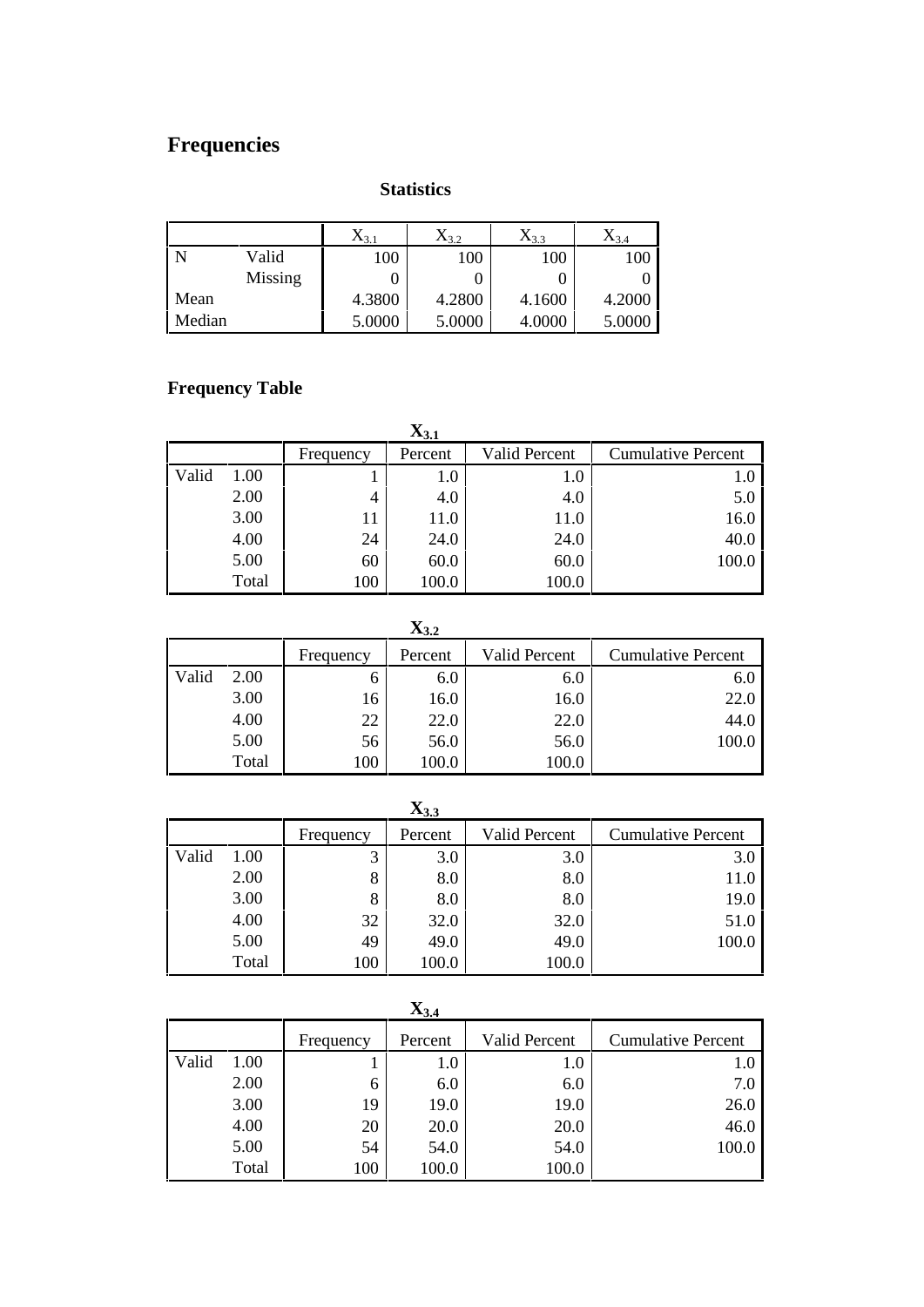#### **Statistics**

|                |         | $\Lambda$ 4.1 | $\mathrm{X}_{4.2}$ | $\Lambda_{4,3}$ | $\mathbf{A}_{4,4}$ |
|----------------|---------|---------------|--------------------|-----------------|--------------------|
| $\overline{N}$ | Valid   | 100           | 100                | 100             | 100                |
|                | Missing |               |                    |                 |                    |
| Mean           |         | 4.1000        | 4.0800             | 3.9800          | 4.0600             |
| Median         |         | 4.0000        | 5.0000             | 4.0000          | 4.0000             |

# **Frequency Table**

| -     |       | $\mathbf{X}_{4.1}$ |         |                      |                           |  |  |  |  |
|-------|-------|--------------------|---------|----------------------|---------------------------|--|--|--|--|
|       |       | Frequency          | Percent | <b>Valid Percent</b> | <b>Cumulative Percent</b> |  |  |  |  |
| Valid | 1.00  | 4                  | 4.0     | 4.0                  | 4.0                       |  |  |  |  |
|       | 2.00  | ⇁                  | 7.0     | 7.0                  | 11.0                      |  |  |  |  |
|       | 3.00  | 13                 | 13.0    | 13.0                 | 24.0                      |  |  |  |  |
|       | 4.00  | 27                 | 27.0    | 27.0                 | 51.0                      |  |  |  |  |
|       | 5.00  | 49                 | 49.0    | 49.0                 | 100.0                     |  |  |  |  |
|       | Total | 100                | 100.0   | 100.0                |                           |  |  |  |  |

**X4.2**

|       |       |           | ---     |                      |                           |
|-------|-------|-----------|---------|----------------------|---------------------------|
|       |       | Frequency | Percent | <b>Valid Percent</b> | <b>Cumulative Percent</b> |
| Valid | 1.00  | 4         | 4.0     | 4.0                  | 4.0                       |
|       | 2.00  | 7         | 7.0     | 7.0                  | 11.0                      |
|       | 3.00  | 17        | 17.0    | 17.0                 | 28.0                      |
|       | 4.00  | 21        | 21.0    | 21.0                 | 49.0                      |
|       | 5.00  | 51        | 51.0    | 51.0                 | 100.0                     |
|       | Total | 100       | 100.0   | 100.0                |                           |

|       | $X_{4.3}$ |           |         |                      |                           |  |  |  |  |  |
|-------|-----------|-----------|---------|----------------------|---------------------------|--|--|--|--|--|
|       |           | Frequency | Percent | <b>Valid Percent</b> | <b>Cumulative Percent</b> |  |  |  |  |  |
| Valid | 1.00      | 4         | 4.0     | 4.0                  | 4.0                       |  |  |  |  |  |
|       | 2.00      | 10        | 10.0    | 10.0                 | 14.0                      |  |  |  |  |  |
|       | 3.00      | 18        | 18.0    | 18.0                 | 32.0                      |  |  |  |  |  |
|       | 4.00      | 20        | 20.0    | 20.0                 | 52.0                      |  |  |  |  |  |
|       | 5.00      | 48        | 48.0    | 48.0                 | 100.0                     |  |  |  |  |  |
|       | Total     | 100       | 100.0   | 100.0                |                           |  |  |  |  |  |

| $X_{4,4}$ |       |           |         |               |                           |  |  |  |  |
|-----------|-------|-----------|---------|---------------|---------------------------|--|--|--|--|
|           |       | Frequency | Percent | Valid Percent | <b>Cumulative Percent</b> |  |  |  |  |
| Valid     | 2.00  | 12        | 12.0    | 12.0          | 12.0                      |  |  |  |  |
|           | 3.00  | 19        | 19.0    | 19.0          | 31.0                      |  |  |  |  |
|           | 4.00  | 20        | 20.0    | 20.0          | 51.0                      |  |  |  |  |
|           | 5.00  | 49        | 49.0    | 49.0          | 100.0                     |  |  |  |  |
|           | Total | 100       | 100.0   | 100.0         |                           |  |  |  |  |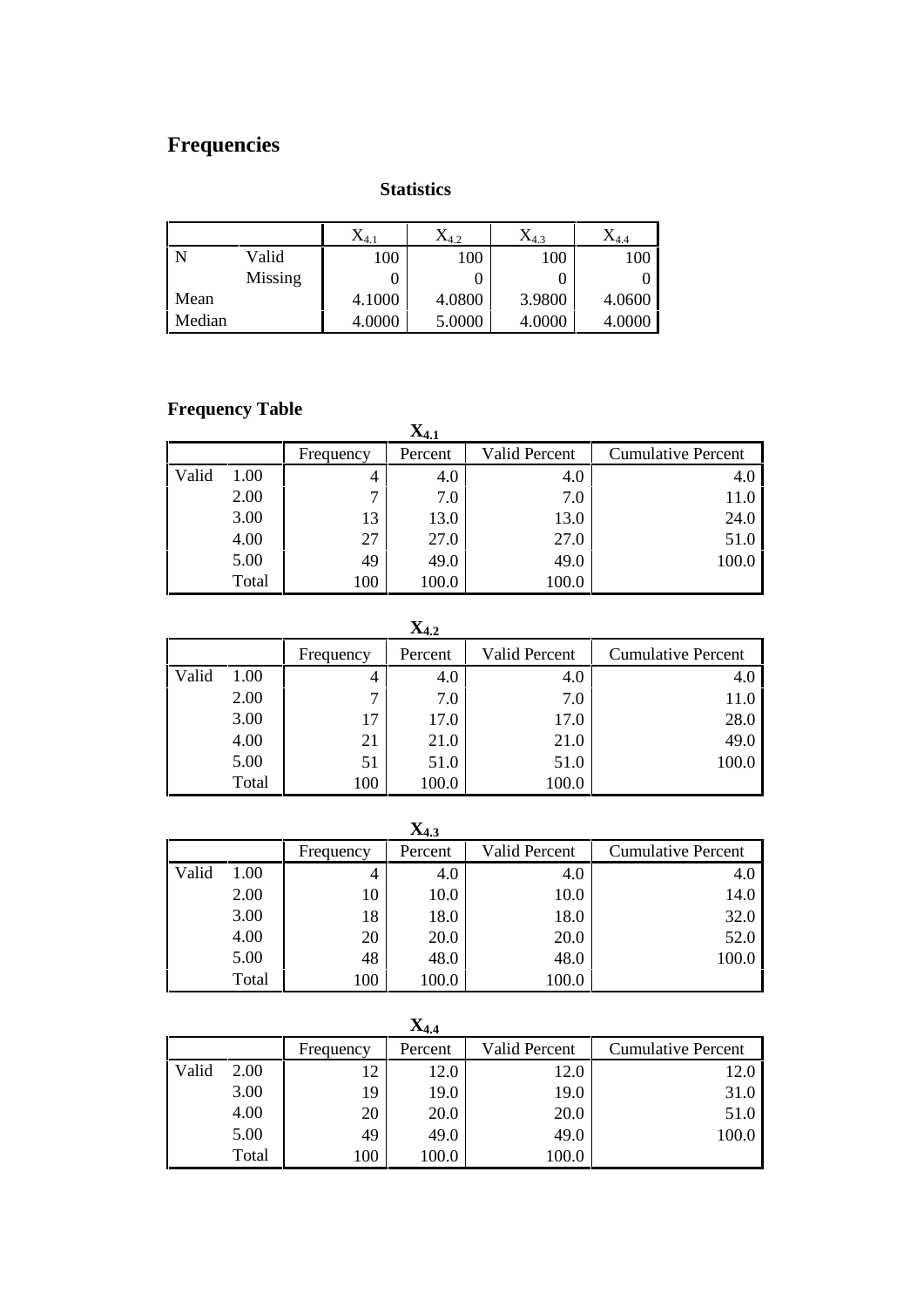#### **Statistics**

|        |         | $\Lambda$ <sub>5.1</sub> | $\mathrm{X}_{5.2}$ | $X_{5.3}$ | $X_{5,4}$ |
|--------|---------|--------------------------|--------------------|-----------|-----------|
|        | Valid   | 100                      | 100                | 100       | 100       |
|        | Missing |                          |                    |           |           |
| Mean   |         | 4.2900                   | 4.1800             | 3.9900    | 4.1200    |
| Median |         | 5.0000                   | 5.0000             | 4.0000    | 4.0000    |

# **Frequency Table**

| – – – – – – – – – – <i>J</i><br>$\mathbf{X}_{5.1}$ |       |           |         |                      |                           |  |  |  |
|----------------------------------------------------|-------|-----------|---------|----------------------|---------------------------|--|--|--|
|                                                    |       | Frequency | Percent | <b>Valid Percent</b> | <b>Cumulative Percent</b> |  |  |  |
| Valid                                              | 1.00  |           | 1.0     | 1.0                  | 1.0                       |  |  |  |
|                                                    | 2.00  | 6         | 6.0     | 6.0                  | 7.0                       |  |  |  |
|                                                    | 3.00  | 13        | 13.0    | 13.0                 | 20.0                      |  |  |  |
|                                                    | 4.00  | 23        | 23.0    | 23.0                 | 43.0                      |  |  |  |
|                                                    | 5.00  | 57        | 57.0    | 57.0                 | 100.0                     |  |  |  |
|                                                    | Total | 100       | 100.0   | 100.0                |                           |  |  |  |

|       | $\mathbf{X}_{5.2}$ |           |         |                      |                           |  |  |  |  |  |
|-------|--------------------|-----------|---------|----------------------|---------------------------|--|--|--|--|--|
|       |                    | Frequency | Percent | <b>Valid Percent</b> | <b>Cumulative Percent</b> |  |  |  |  |  |
| Valid | 1.00               |           | 5.0     | 5.0                  | 5.0                       |  |  |  |  |  |
|       | 2.00               |           | 5.0     | 5.0                  | 10.0                      |  |  |  |  |  |
|       | 3.00               | 11        | 11.0    | 11.0                 | 21.0                      |  |  |  |  |  |
|       | 4.00               | 25        | 25.0    | 25.0                 | 46.0                      |  |  |  |  |  |
|       | 5.00               | 54        | 54.0    | 54.0                 | 100.0                     |  |  |  |  |  |
|       | Total              | 100       | 100.0   | 100.0                |                           |  |  |  |  |  |

|       | $\mathbf{X}_{5,3}$ |           |         |                      |                           |  |  |  |  |  |
|-------|--------------------|-----------|---------|----------------------|---------------------------|--|--|--|--|--|
|       |                    | Frequency | Percent | <b>Valid Percent</b> | <b>Cumulative Percent</b> |  |  |  |  |  |
| Valid | 1.00               | ∠         | 2.0     | 2.0                  | 2.0                       |  |  |  |  |  |
|       | 2.00               | 10        | 10.0    | 10.0                 | 12.0                      |  |  |  |  |  |
|       | 3.00               | 21        | 21.0    | 21.0                 | 33.0                      |  |  |  |  |  |
|       | 4.00               | 21        | 21.0    | 21.0                 | 54.0                      |  |  |  |  |  |
|       | 5.00               | 46        | 46.0    | 46.0                 | 100.0                     |  |  |  |  |  |
|       | Total              | 100       | 100.0   | 100.0                |                           |  |  |  |  |  |

|       | $\mathbf{X}_{5.4}$ |           |         |               |                           |  |  |  |  |  |  |  |
|-------|--------------------|-----------|---------|---------------|---------------------------|--|--|--|--|--|--|--|
|       |                    | Frequency | Percent | Valid Percent | <b>Cumulative Percent</b> |  |  |  |  |  |  |  |
| Valid | 1.00               |           | 1.0     | 1.0           | 1.0                       |  |  |  |  |  |  |  |
|       | 2.00               | 8         | 8.0     | 8.0           | 9.0                       |  |  |  |  |  |  |  |
|       | 3.00               | 13        | 13.0    | 13.0          | 22.0                      |  |  |  |  |  |  |  |
|       | 4.00               | 34        | 34.0    | 34.0          | 56.0                      |  |  |  |  |  |  |  |
|       | 5.00               | 44        | 44.0    | 44.0          | 100.0                     |  |  |  |  |  |  |  |
|       | Total              | 100       | 100.0   | 100.0         |                           |  |  |  |  |  |  |  |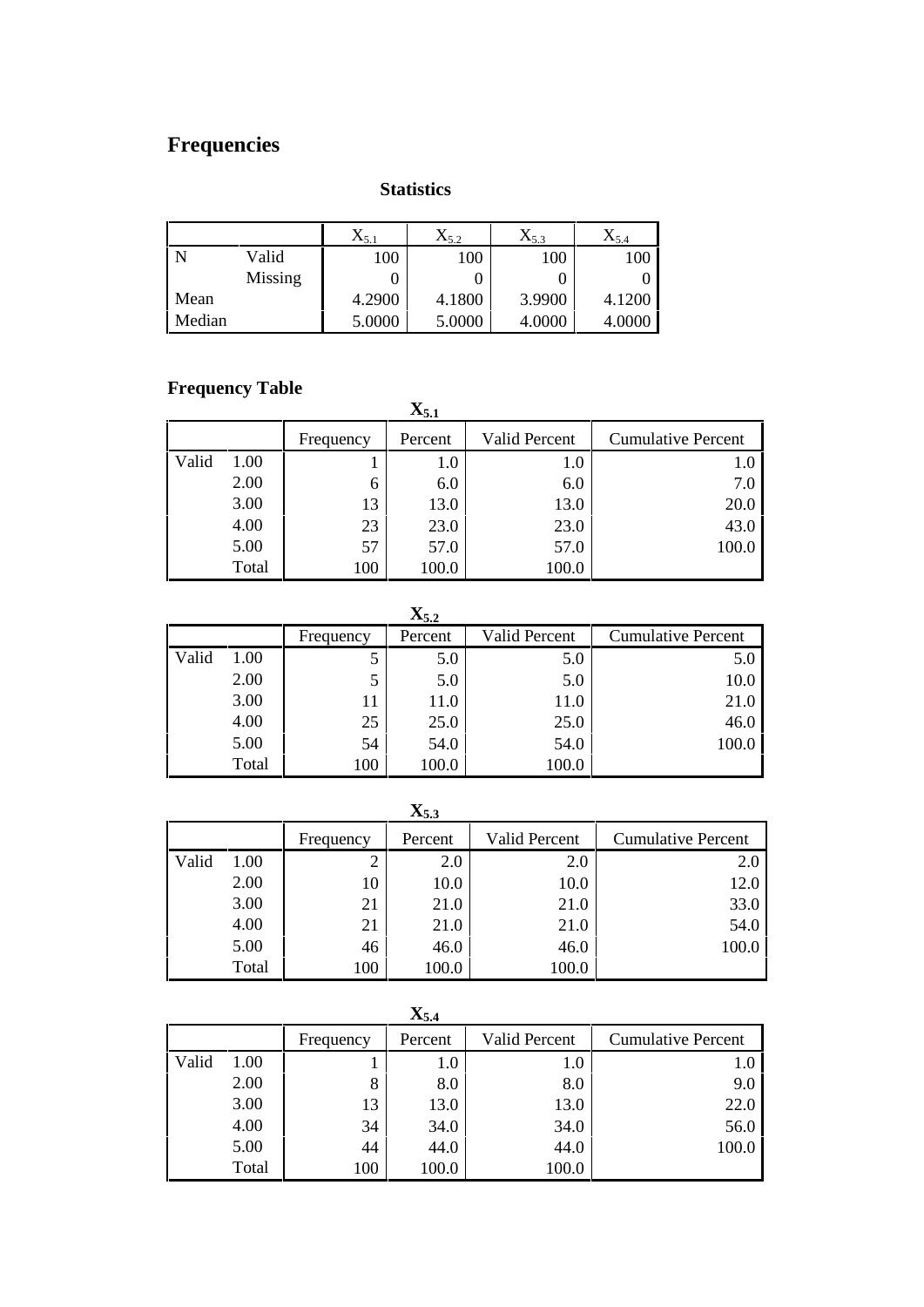## **Statistics**

|        |         |        | 1 2    | $\mathbf{1}$ 3 | 14     |
|--------|---------|--------|--------|----------------|--------|
|        | Valid   | 100    | 100    | 100            | 100    |
|        | Missing |        |        |                |        |
| Mean   |         | 4.1700 | 4.0800 | 4.2400         | 4.4100 |
| Median |         | 4.0000 | 4.0000 | 4.5000         | 5.0000 |

# **Frequency Table**

|       |       | Frequency | Percent | Valid Percent | <b>Cumulative Percent</b> |  |  |  |  |  |  |  |
|-------|-------|-----------|---------|---------------|---------------------------|--|--|--|--|--|--|--|
| Valid | 2.00  | 4         | 4.0     | 4.0           | 4.0                       |  |  |  |  |  |  |  |
|       | 3.00  | 20        | 20.0    | 20.0          | 24.0                      |  |  |  |  |  |  |  |
|       | 4.00  | 31        | 31.0    | 31.0          | 55.0                      |  |  |  |  |  |  |  |
|       | 5.00  | 45        | 45.0    | 45.0          | 100.0                     |  |  |  |  |  |  |  |
|       | Total | 100       | 100.0   | 100.0         |                           |  |  |  |  |  |  |  |

| ency | Percent | Valid Perc |
|------|---------|------------|
|      | 4.0     |            |
|      |         |            |

|       |       | Frequency | Percent | Valid Percent | <b>Cumulative Percent</b> |  |
|-------|-------|-----------|---------|---------------|---------------------------|--|
| Valid | 1.00  |           | 4.0     | 4.0           | 4.0                       |  |
|       | 2.00  | ⇁         | 7.0     | 7.0           | 11.0                      |  |
|       | 3.00  | 13        | 13.0    | 13.0          | 24.0                      |  |
|       | 4.00  | 29        | 29.0    | 29.0          | 53.0                      |  |
|       | 5.00  | 47        | 47.0    | 47.0          | 100.0                     |  |
|       | Total | 100       | 100.0   | 100.0         |                           |  |

|       | $\mathbf{1}3$ |           |         |               |                           |  |  |  |  |  |  |  |
|-------|---------------|-----------|---------|---------------|---------------------------|--|--|--|--|--|--|--|
|       |               | Frequency | Percent | Valid Percent | <b>Cumulative Percent</b> |  |  |  |  |  |  |  |
| Valid | 2.00          | 9         | 9.0     | 9.0           | 9.0                       |  |  |  |  |  |  |  |
|       | 3.00          | 8         | 8.0     | 8.0           | 17.0                      |  |  |  |  |  |  |  |
|       | 4.00          | 33        | 33.0    | 33.0          | 50.0                      |  |  |  |  |  |  |  |
|       | 5.00          | 50        | 50.0    | 50.0          | 100.0                     |  |  |  |  |  |  |  |
|       | Total         | 100       | 100.0   | 100.0         |                           |  |  |  |  |  |  |  |

|       | $\mathbf{Y}_4$ |           |         |               |                           |  |  |  |  |  |  |  |
|-------|----------------|-----------|---------|---------------|---------------------------|--|--|--|--|--|--|--|
|       |                | Frequency | Percent | Valid Percent | <b>Cumulative Percent</b> |  |  |  |  |  |  |  |
| Valid | 2.00           | ◠         | 2.0     | 2.0           | 2.0                       |  |  |  |  |  |  |  |
|       | 3.00           | 10        | 10.0    | 10.0          | 12.0                      |  |  |  |  |  |  |  |
|       | 4.00           | 33        | 33.0    | 33.0          | 45.0                      |  |  |  |  |  |  |  |
|       | 5.00           | 55        | 55.0    | 55.0          | 100.0                     |  |  |  |  |  |  |  |
|       | Total          | 100       | 100.0   | 100.0         |                           |  |  |  |  |  |  |  |

**Y<sup>3</sup>**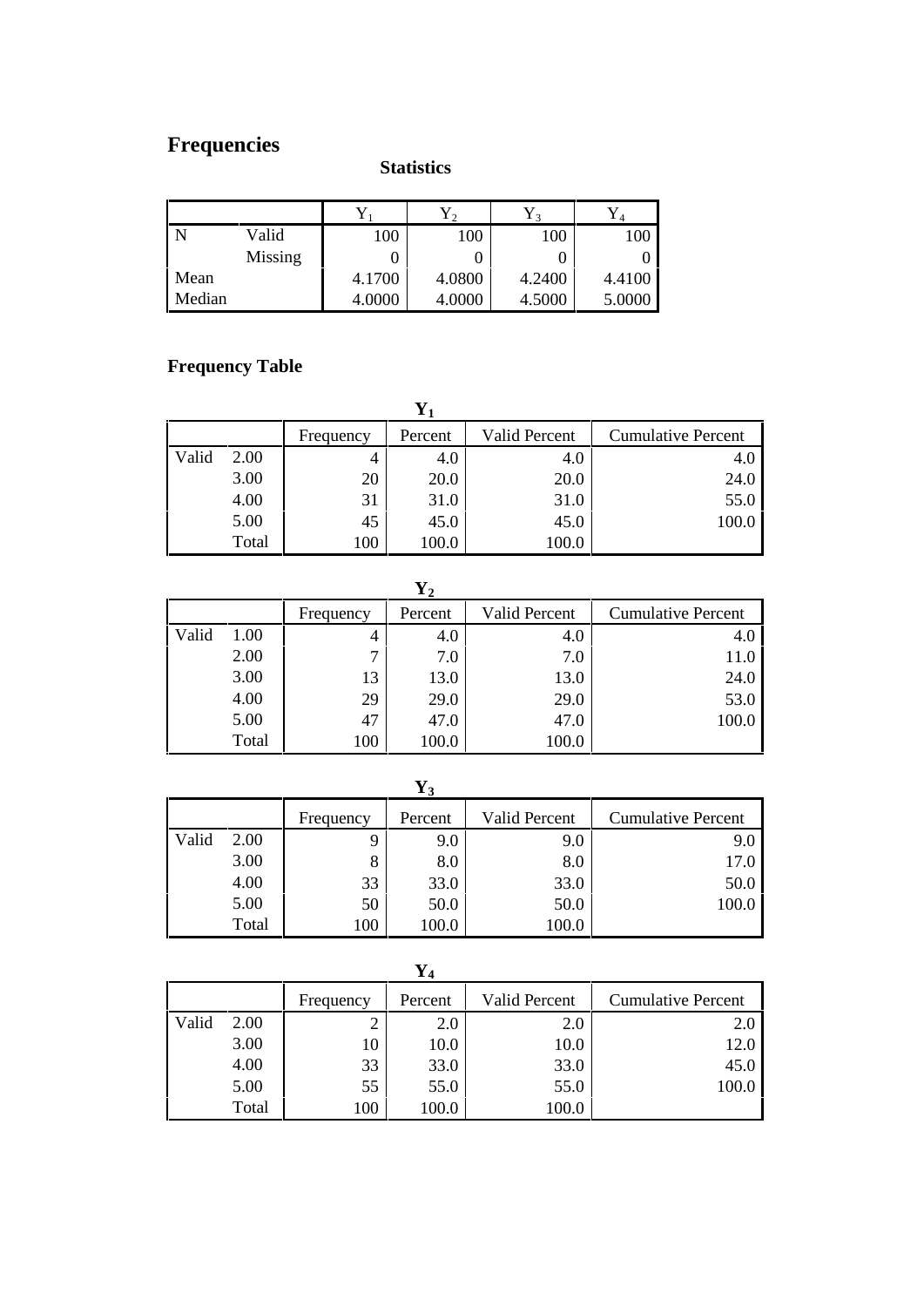# **Regression**

#### **Variables Entered/Removed(b)**

| Model | Variables Entered            | Variables Removed | Method |
|-------|------------------------------|-------------------|--------|
|       | $X_5, X_1, X_2, X_3, X_4(a)$ |                   | Enter  |

a All requested variables entered.

b Dependent Variable: Y

#### **Model Summary(b)**

| Model |         | R Square   | Adjusted<br>$R_{\Lambda}$<br>Square | Std. Error of the Estimate | Durbin-Watson |
|-------|---------|------------|-------------------------------------|----------------------------|---------------|
|       |         |            |                                     |                            |               |
|       | .857(a) | ワウド<br>ں ر | 701<br>$\cdot$ / $\angle$ 1         | 21170                      | .914          |

a Predictors: (Constant),  $X_5$ ,  $X_1$ ,  $X_2$ ,  $X_3$ ,  $X_4$ 

b Dependent Variable: Y

#### **ANOVA(b)**

| Model |            | Sum of<br>Squares | Df | Mean Square |        | Sig.    |
|-------|------------|-------------------|----|-------------|--------|---------|
|       | Regression | 25.299            |    | 5.060       | 52.049 | .000(a) |
|       | Residual   | 9.138             | 94 | .097        |        |         |
|       | Total      | 34.438            | 99 |             |        |         |

a Predictors: (Constant),  $X_5$ ,  $X_1$ ,  $X_2$ ,  $X_3$ ,  $X_4$ 

b Dependent Variable: Y

#### **Coefficients(a)**

| Mo<br>del |                | Unstandardized<br>Coefficients |            | Standardized<br>Coefficients | t     | Sig. |           | <b>Collinearity Statistics</b> |
|-----------|----------------|--------------------------------|------------|------------------------------|-------|------|-----------|--------------------------------|
|           |                | B                              | Std. Error | <b>B</b> eta                 |       |      | Tolerance | VIF                            |
|           | (Constant)     | .863                           | .216       |                              | 3.995 | .000 |           |                                |
|           | $X_1$          | .145                           | .053       | .196                         | 2.709 | .008 | .541      | 1.849                          |
|           | $\mathrm{X}_2$ | .176                           | .055       | .223                         | 3.214 | .002 | .584      | 1.711                          |
|           | $X_3$          | .124                           | .058       | .154                         | 2.153 | .034 | .549      | 1.822                          |
|           | $\rm X_4$      | .162                           | .050       | .239                         | 3.241 | .002 | .520      | 1.924                          |
|           | $X_5$          | .215                           | .052       | .285                         | 4.115 | .000 | .590      | 1.695                          |

a Dependent Variable: Y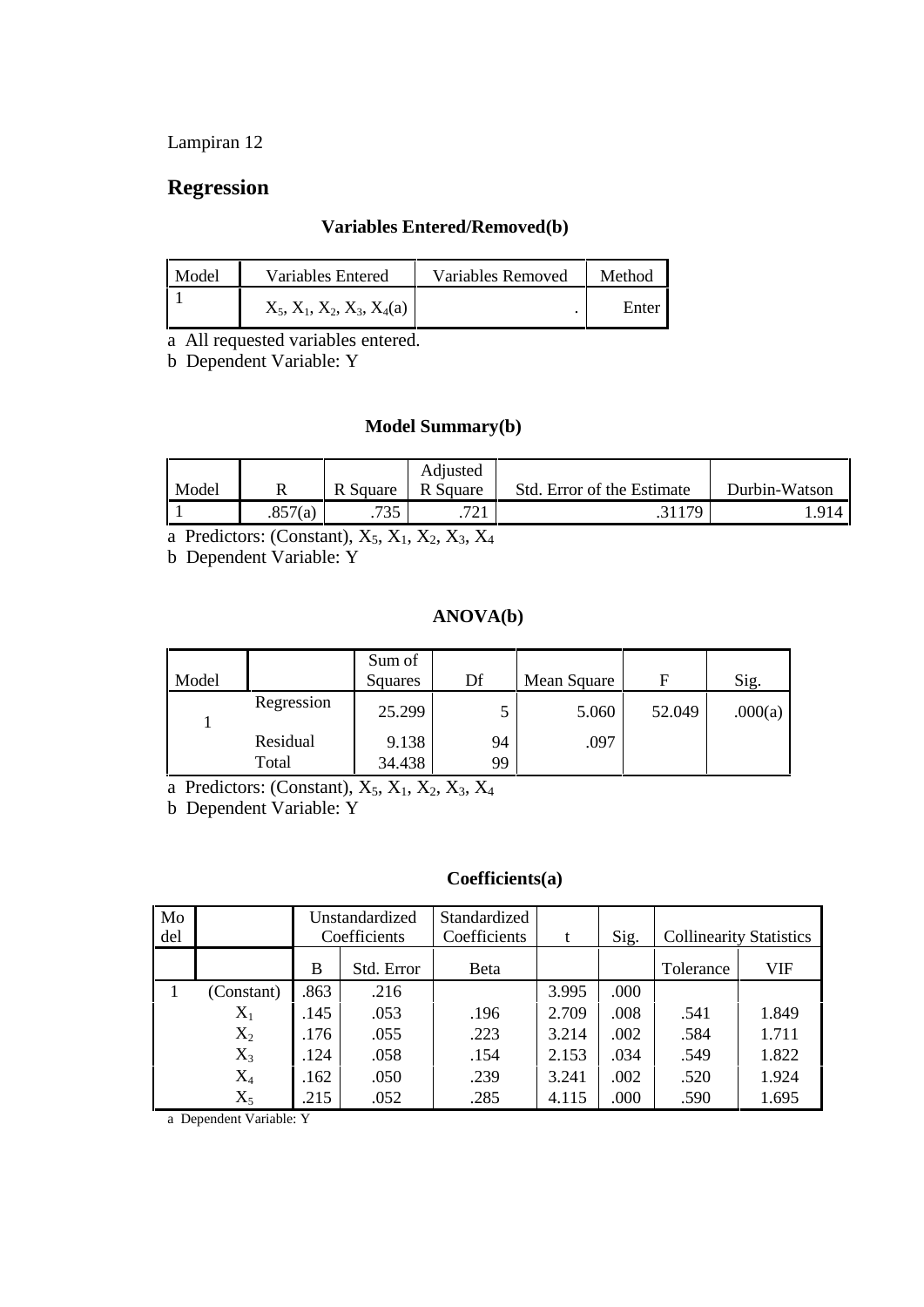## Hasil Uji Heterokedastisitas Lnei<sup>2</sup> dengan Ln X<sub>1</sub>

| $C$ <sub>U</sub> CHICICIUS $(a)$ |            |                                |            |                              |          |      |  |  |  |  |  |
|----------------------------------|------------|--------------------------------|------------|------------------------------|----------|------|--|--|--|--|--|
| Model                            |            | Unstandardized<br>Coefficients |            | Standardized<br>Coefficients |          | Sig. |  |  |  |  |  |
|                                  |            |                                | Std. Error | Beta                         |          |      |  |  |  |  |  |
|                                  | (Constant) | $-6.155$                       | 1.447      |                              | $-4.255$ | .000 |  |  |  |  |  |
|                                  | lnX        | 1.852                          | 1.036      | .178                         | 1.788    | .077 |  |  |  |  |  |

#### **Coefficients(a)**

a Dependent Variable: lnei2

Hasil Uji Heterokedastisitas Lnei<sup>2</sup> dengan Ln  $X_2$ 

| Coefficient(a) |  |
|----------------|--|
|----------------|--|

| Model |            | Unstandardized<br>Coefficients |       | Standardized<br>Coefficients |          | Sig. |
|-------|------------|--------------------------------|-------|------------------------------|----------|------|
|       |            | Std. Error<br>в                |       | Beta                         |          |      |
|       | (Constant) | $-6.186$                       | 1.495 |                              | $-4.137$ | .000 |
|       | $lnX_2$    | 1.065<br>.768                  |       | 165                          | .659     | .100 |

a Dependent Variable: lnei2

Hasil Uji Heterokedastisitas Lnei<sup>2</sup> dengan Ln  $X_3$ 

#### **Coefficients(a)**

| Model |            | Unstandardized<br>Coefficients |       | Standardized<br>Coefficients |          | Sig. |  |
|-------|------------|--------------------------------|-------|------------------------------|----------|------|--|
|       |            | Std. Error                     |       | Beta                         |          |      |  |
|       | (Constant) | 1.520<br>$-5.583$              |       |                              | $-3.672$ | .000 |  |
|       | $ln X_3$   | .433                           | 1.095 | .131                         | .309     | .194 |  |

a Dependent Variable: lnei2

Hasil Uji Heterokedastisitas Lnei<sup>2</sup> dengan Ln X<sub>4</sub>

#### **Coefficients(a)**

| Model |            |            | Unstandardized<br>Coefficients | Standardized<br>Coefficients |          | Sig. |
|-------|------------|------------|--------------------------------|------------------------------|----------|------|
|       |            | Std. Error |                                | Beta                         |          |      |
|       | (Constant) | $-5.853$   | 1.614                          |                              | $-3.628$ | .000 |
|       | $lnX_4$    | .588       | .134                           | .140                         | 1.401    | .164 |

a Dependent Variable: lnei2

Hasil Uji Heterokedastisitas Lnei<sup>2</sup> dengan LnX<sub>5</sub>

| Coefficient(a)                                                                  |                  |                 |       |      |          |      |  |  |  |
|---------------------------------------------------------------------------------|------------------|-----------------|-------|------|----------|------|--|--|--|
| Standardized<br>Unstandardized<br>Coefficients<br>Coefficients<br>Sig.<br>Model |                  |                 |       |      |          |      |  |  |  |
|                                                                                 |                  | Std. Error<br>B |       | Beta |          |      |  |  |  |
|                                                                                 | (Constant)       | $-6.283$        | 1.502 |      | $-4.184$ | .000 |  |  |  |
|                                                                                 | LnX <sub>5</sub> | 1.928           | 1.073 | .179 | 1.797    | .075 |  |  |  |

a Dependent Variable: lnei2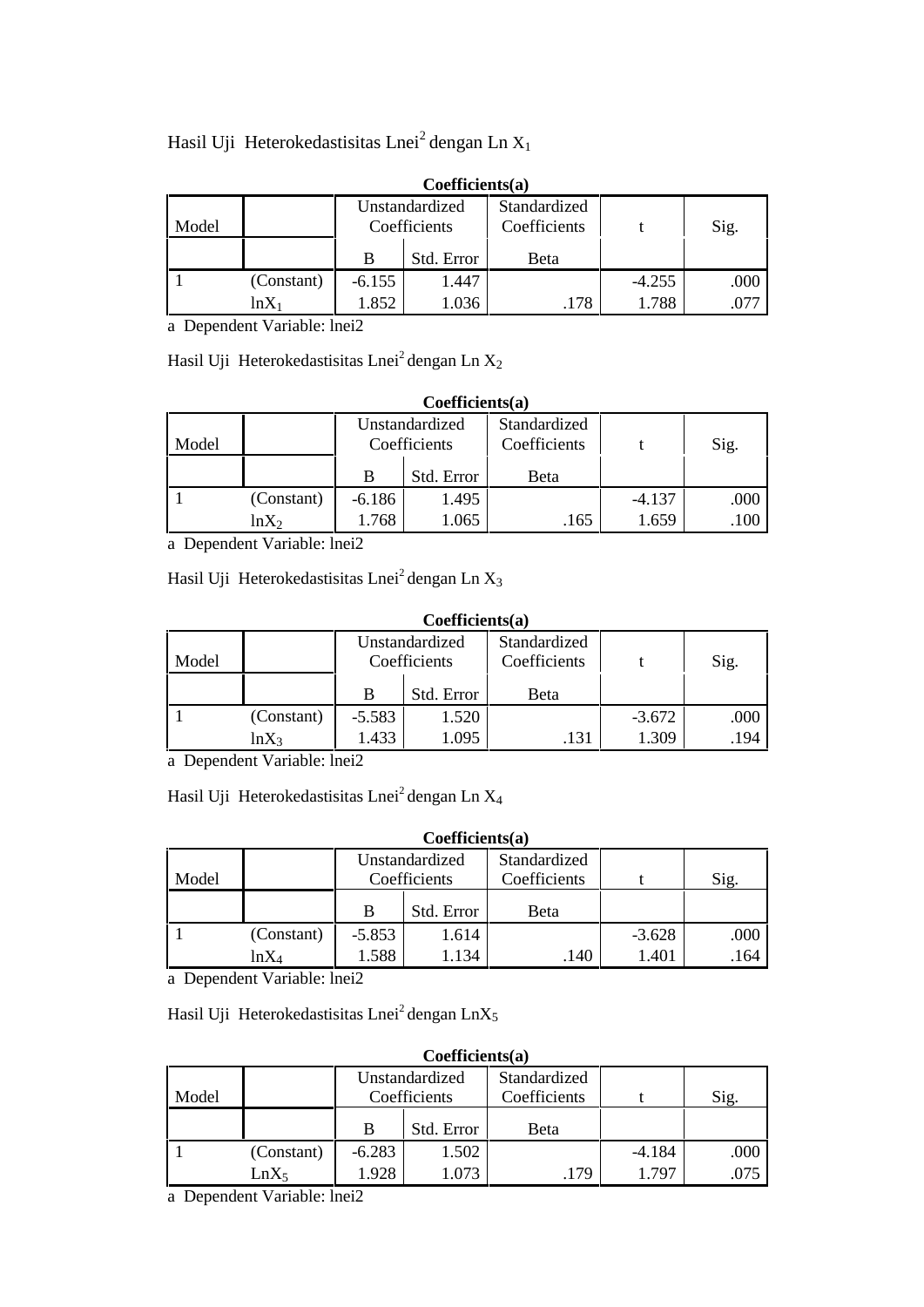Hasil uji Normalitas

# **NPar Tests**

# **One-Sample Kolmogorov-Smirnov Test**

|                                           |                       | <b>Unstandardized Residual</b> |
|-------------------------------------------|-----------------------|--------------------------------|
| N                                         |                       | 100                            |
| Normal<br>Parameters $(a,b)$              | Mean                  | .0000000                       |
|                                           | <b>Std. Deviation</b> | .30381541                      |
| <b>Most Extreme</b><br><b>Differences</b> | Absolute              | .091                           |
|                                           | Positive              | .091                           |
|                                           | Negative              | $-.031$                        |
| Kolmogorov-Smirnov Z                      |                       | .910                           |
| Asymp. Sig. (2-tailed)                    |                       | .379                           |

a Test distribution is Normal.

b Calculated from data.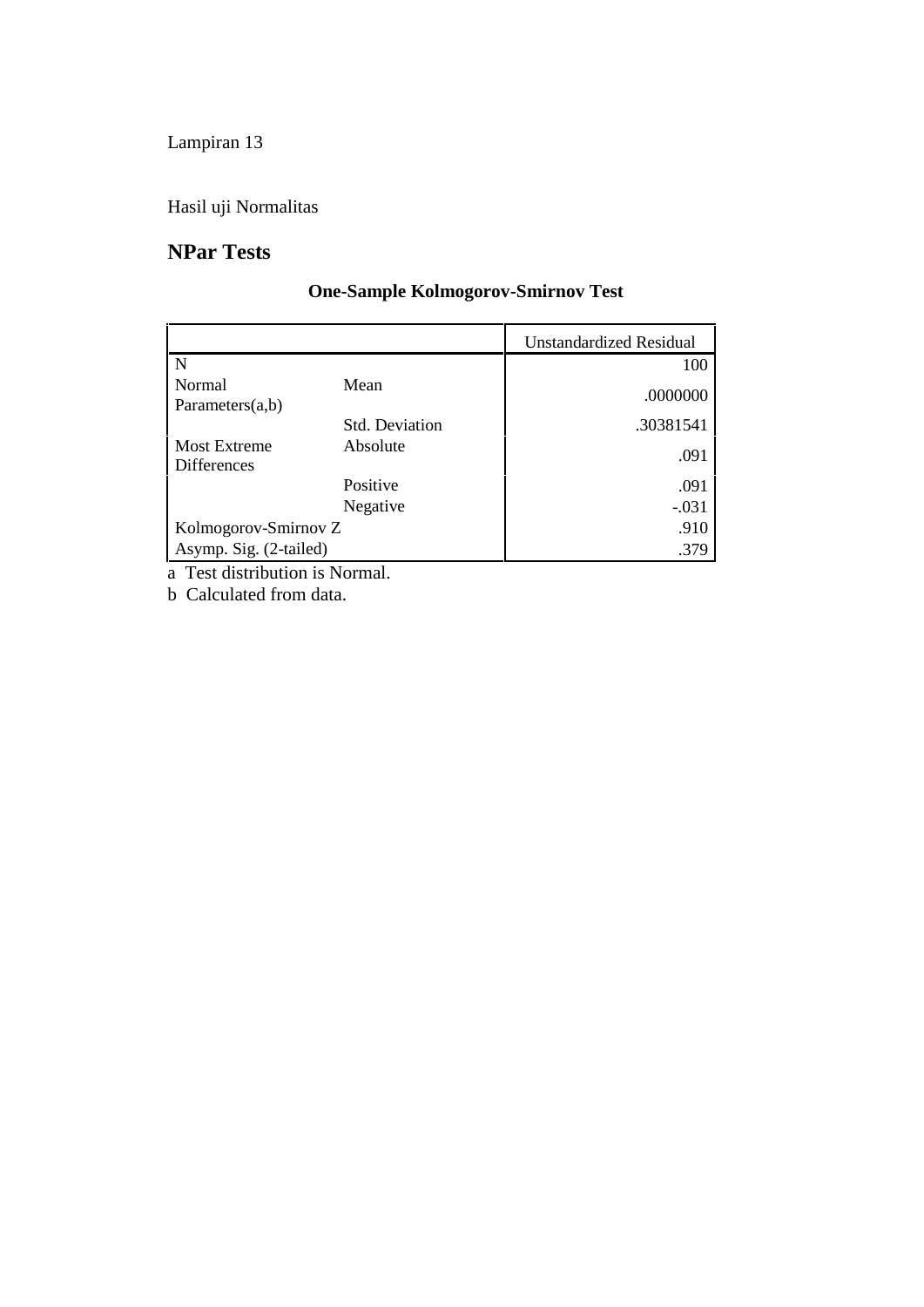| N              | taraf siginf |       |
|----------------|--------------|-------|
|                | 5%           | 1%    |
| 3              | 0,997        | 0,999 |
| $\overline{4}$ | 0,950        | 0,990 |
| 5              | 0,878        | 0,959 |
| 6              | 0,811        | 0,917 |
| 7              | 0,754        | 0,874 |
| 8              | 0,707        | 0,834 |
| 9              | 0,666        | 0,798 |
| 10             | 0,632        | 0,765 |
| 11             | 0,602        | 0,735 |
| 12             | 0,576        | 0,708 |
| 13             | 0,553        | 0,684 |
| 14             | 0,532        | 0,661 |
| 15             | 0,514        | 0,641 |

Tabel nilai-nilai r Product moment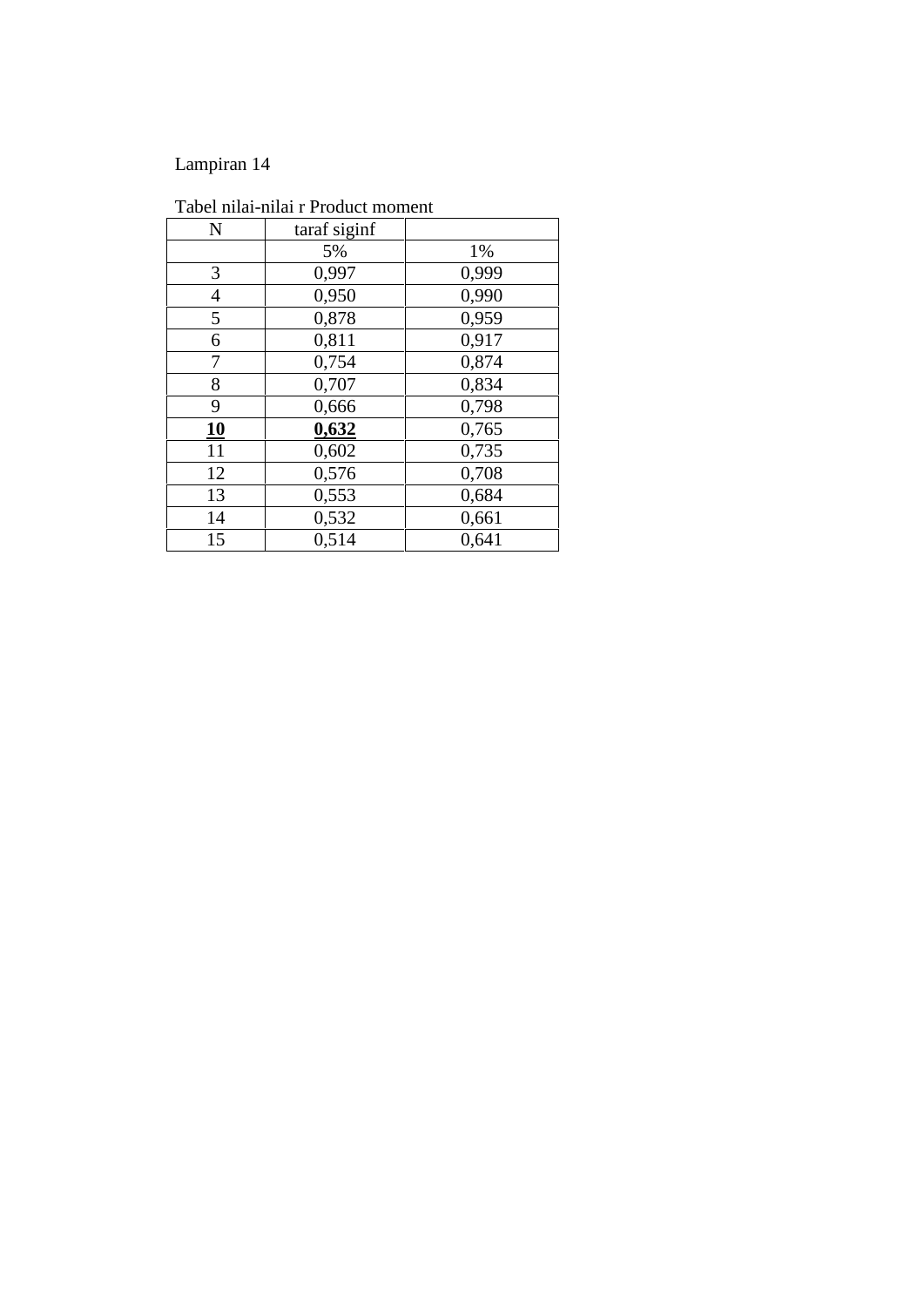### Tabel Durbin Watson

| $k = 1$                     |         |      |         | $k = 4$<br>$k = 2$ |      | $k = 3$ |       |          | $k = 5$  |      |  |
|-----------------------------|---------|------|---------|--------------------|------|---------|-------|----------|----------|------|--|
| $\overline{\boldsymbol{n}}$ | $d_{i}$ | d.   | $d_{t}$ | d.                 | đ,   | 凤       | $d_i$ | d,       | $d_1$    | d    |  |
| 15                          | 1.08    | 1.36 | 0.95    | 1.54               | 0.82 | 1.75    | 0.69  | 1.97     | 0.56     | 2.21 |  |
| 16                          | 1.10    | 1.37 | 0.98    | 1.54               | 0.86 | 1.73    | 0.74  | 1.93     | 0.62     | 2.15 |  |
| 17                          | 1.13    | 1.38 | 1.02    | 1.54               | 0.90 | 1.71    | 0.78  | 1.90     | 0.67     | 2.10 |  |
| 18                          | 1.16    | 1.39 | 1.05    | 1.53               | 0.93 | 1.69    | 0.82  | 1.87     | 0.71     | 2.06 |  |
| 19                          | 1.18    | 1.40 | 1.08    | 1.53               | 0.97 | 1.68    | 0.86  | 1.85     | 0.75     | 2.02 |  |
| 20                          | 1.20    | 1.41 | 1.10    | 1.54               | 1.00 | 1.68    | 0.90  | 1.83     | 0.79     | 1.99 |  |
| 21                          | 1.22    | 1.42 | 1.13    | 1.54               | 1.03 | 1.67    | 0.93  | 1.81     | 0.83     | 1.96 |  |
| 22                          | 1.24    | 1.43 | 1.15    | 1.54               | 1.05 | 1.66    | 0.96  | 1.80     | 0.86     | 1.94 |  |
| 23                          | 1.26    | 1.44 | 1.17    | 1.54               | 1.08 | 1.66    | 0.99  | 1.79     | 0.90     | 1.92 |  |
| 24                          | 1.27    | 1.45 | 1.19    | 1.55               | 1.10 | 1.66    | 1.01  | 1.78     | 0.93     | 1.90 |  |
| 25                          | 1.29    | 1.45 | 1.21    | 1.55               | 1.12 | 1.66    | 1.04  | 1.77     | 0.95     | 1.89 |  |
| 26                          | 1.30    | 1.46 | 1.22    | 1.55               | 1.14 | 1.65    | 1.06  | 1.76     | 0.98     | 1.88 |  |
| 27                          | 1.32    | 1.47 | 1.24    | 1.56               | 1.16 | 1.65    | 1.08  | 1.76     | 1.01     | 1.86 |  |
| 28                          | 1.33    | 1.48 | 1.26    | 1.56               | 1.18 | 1.65    | 1.10  | 1.75     | $1.03 -$ | 1.85 |  |
| 29                          | 1.34    | 1.43 | 1.27    | 1.56               | 1.20 | 1.65    | 1.12  | 1.74     | 1.05     | 1.84 |  |
| 30                          | 1.35    | 1.49 | 1.28    | 1.57               | 1,21 | 1.65    | 1.14  | 1.74     | 1.07     | 1.83 |  |
| 31                          | 1.36    | 1.50 | 1.30    | 1.57               | 1.23 | 1.65    | 1.16  | 1.74     | 1.09     | 1.83 |  |
| 32                          | 1.37    | 1.50 | 1.31    | 1.57               | 1.24 | 1.65    | 1.18  | 1.73     | 1.11     | 1.82 |  |
| 33                          | 1.38    | 1.51 | 1.32    | 1.58               | 1.26 | 1.65    | 1.19  | 1.73     | 1.13     | 1.81 |  |
| 34                          | .139    | 1.51 | 1.33    | 1.58               | 1.27 | 1.65    | 1.21  | 1.73     | 1.15     | 1.81 |  |
| 35                          | 1.40    | 1.52 | 1.34    | 1.58               | 1.28 | 1.65    | 1.22  | 1.73     | 1.16     | 1.80 |  |
| 36                          | 1.41    | 1.52 | 1.35    | 1.59               | 1.29 | 1.65    | 1.24  | 1.73     | 1.18     | 1.80 |  |
| 37                          | 1.42    | 1.53 | 1.36    | 1.59               | 1.31 | 1.66    | 1.25  | 1.72     | 1.19     | 1.80 |  |
| 38                          | 1.43    | 1.54 | 1.37    | 1.59               | 1.32 | 1.66    | 1.26  | 1.72     | 1.21     | 1.79 |  |
| 39                          | 1.43    | 1.54 | 1.38    | 1.60               | 1.33 | 1.66    | 1.27  | 1.72     | 1.22     | 1.79 |  |
| 40                          | 1.44    | 1.54 | 1.39    | 1.60               | 1.34 | 1.66    | 1.29  | 1.72     | 1.23     | 1.79 |  |
| 45                          |         |      |         |                    |      | 1.67    | 1.34  | 1.72     | 1.29     | 1.78 |  |
|                             | 1.48    | 1.57 | 1.43    | 1.62               | 1.38 | 1.67    | 1.38  | $1.72 -$ | 1.34     | 1.77 |  |
| 50                          | 1.50    | 1.59 | 1.46    | 1.63               | 1.42 |         | 1.41  | 1.72     | 1.38     | 1.77 |  |
| 55                          | 1.53    | 1.60 | 1.49    | 1.64               | 1.45 | 1.68    |       | 1.73     | 1.41     | 1.77 |  |
| 60                          | 1.55    | 1.62 | 1.51    | 1.65               | 1.48 | 1.69    | 1.44  | 1.73     | 1.44     | 1.77 |  |
| 65                          | 1.57    | 1.63 | 1.54    | 1.66               | 1.50 | 1.70    | 1,47  |          |          | 1.77 |  |
| 70                          | 1.58    | 1.64 | 1.55    | 1.67               | 1.52 | 1.70    | 1.49  | 1.74     | 1.46     |      |  |
| 75                          | 1.60    | 1.65 | 1.57    | 1.68               | 1.54 | 1.71    | 1.51  | 1.74     | 1.49     | 1.77 |  |
| 80                          | 1.61    | 1.66 | 1.59    | 1.69               | 1.56 | 1.72    | 1.53  | 1.74     | 1.51     | 1.77 |  |
| 85                          | 1.62    | 1.67 | 1.60    | 1.70               | 1.57 | 1.72    | 1.55  | 1.75     | 1.52     | 1.77 |  |
| 90                          | 1.63    | 1.68 | 1.61    | 1.70               | 1.59 | 1.73    | 1.57  | 1.75     | 1.54     | 1.78 |  |
| 95                          | 1.64    | 1.69 | 1.62    | 1.71               | 1.60 | 1.73    | 1.58  | 1.75     | 1.56     | 1.78 |  |
| 100                         | 1.65    | 1.69 | 1.63    | 1.72               | 1.61 | 1.74    | 1.59  | 1.76     | 1.57     | 1.78 |  |

Sumber: Ghozali, "*Aplikasi Multivariate dengan Program SPSS*", 2002, Badan Penerbit Universitas Diponegoro.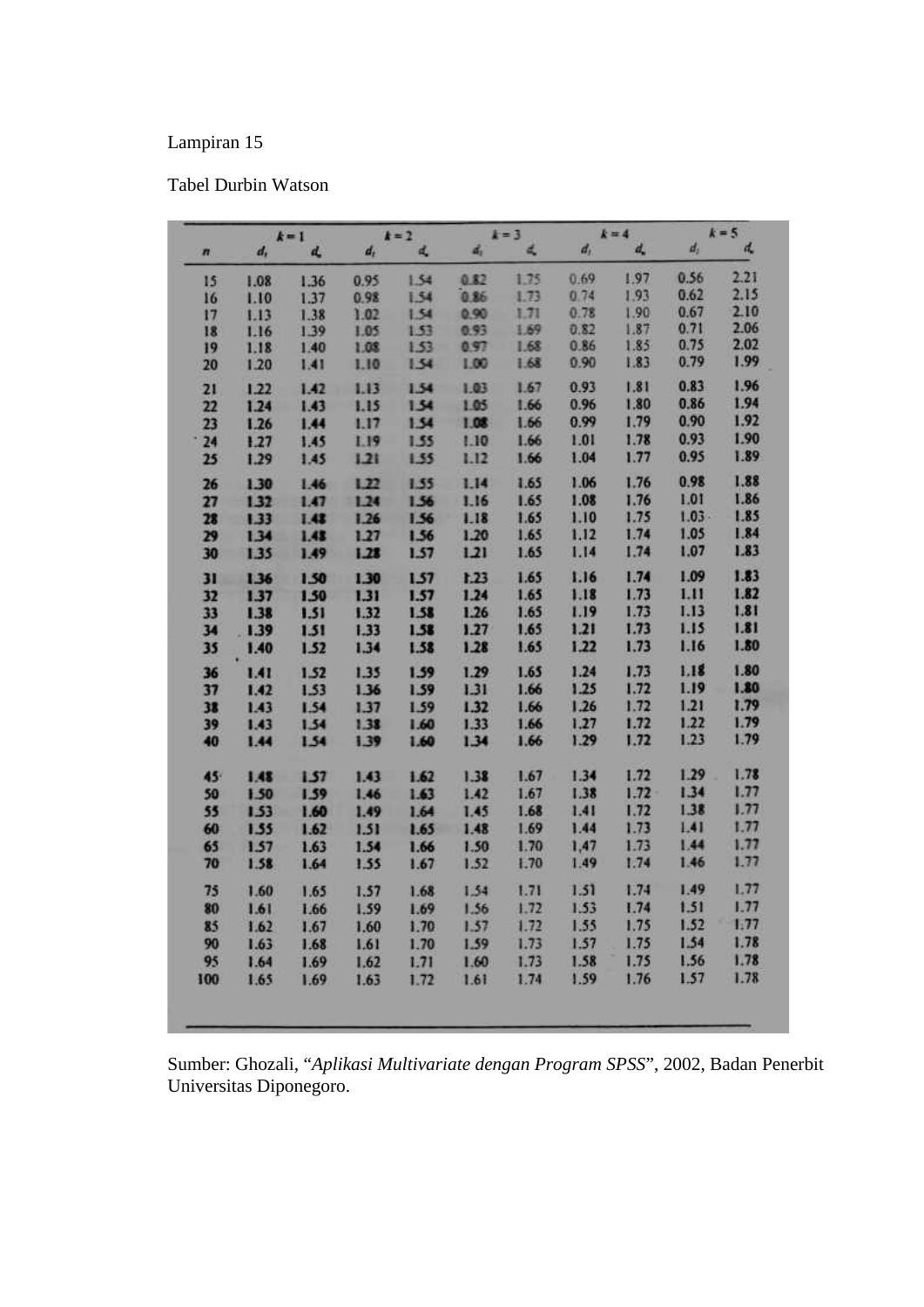## Nilai Kritis Sebaran t

| $\mathbf V$<br>0.025<br>0.10<br>0.05<br>0.01         | 0.005<br>63.657 |
|------------------------------------------------------|-----------------|
|                                                      |                 |
|                                                      |                 |
| 6.314<br>3.078<br>12.706<br>31.821<br>$\mathbf{1}$   |                 |
| $\sqrt{2}$<br>1.886<br>4.303<br>6.965<br>2.920       | 9.925           |
| 3<br>1.638<br>2.353<br>3.182<br>4.451                | 5.841           |
| $\overline{4}$<br>1.533<br>2.132<br>2.776<br>3.747   | 4.604           |
| 5<br>1.476<br>2.015<br>2.561<br>3.365                | 4.012           |
| $\epsilon$<br>1.440<br>1.943<br>2.447<br>3.143       | 3.707           |
| $\boldsymbol{7}$<br>2.365<br>1.415<br>1.895<br>2.998 | 3.499           |
| $8\,$<br>1.397<br>1.860<br>2.306<br>2.896            | 3.355           |
| 9<br>1.383<br>1.833<br>2.262<br>2.821                | 3.250           |
| 10<br>1.812<br>2.228<br>2.764<br>1.372               | 3.169           |
| 11<br>1.363<br>1.796<br>2.201<br>2.718               | 3.106           |
| 12<br>1.356<br>1.782<br>2.179<br>2.681               | 3.055           |
| 13<br>1.350<br>1.771<br>2.160<br>2.650               | 3.012           |
| 14<br>1.345<br>1.761<br>2.145<br>2.624               | 2.977           |
| 15<br>1.341<br>1.753<br>2.131<br>2.602               | 2.947           |
| 2.120<br>16<br>1.337<br>1.746<br>2.583               | 2.921           |
| 17<br>2.110<br>1.333<br>1.740<br>2.567               | 2.898           |
| 18<br>2.101<br>1.330<br>1.734<br>2.552               | 2.878           |
| 19<br>1.328<br>1.729<br>2.093<br>2.539               | 2.861           |
| $20\,$<br>1.325<br>1.725<br>2.086<br>2.528           | 2.845           |
| 21<br>1.323<br>1.721<br>2.080<br>2.518               | 2.831           |
| 22<br>1.321<br>1.717<br>2.074<br>2.508               | 2.819           |
| 23<br>1.319<br>1.714<br>2.069<br>2.500               | 2.807           |
| 24<br>1.318<br>1.711<br>2.064<br>2.492               | 2.797           |
| 25<br>1.316<br>1.708<br>2.060<br>2.485               | 2.787           |
| 26<br>1.315<br>1.706<br>2.056<br>2.479               | 2.779           |
| 27<br>1.314<br>1.703<br>2.052<br>2.473               | 2.771           |
| 28<br>1.313<br>1.701<br>2.048<br>2.467               | 2.763           |
| 29<br>1.311<br>1.699<br>2.045<br>2.462               | 2.756           |
| 30.<br>1.310<br>1.697<br>2.042<br>2.457              | 2.750           |
| 40<br>1.303<br>2.021<br>1.684<br>2.423               | 2.704           |
| 50<br>1.299<br>2.009<br>2.403<br>1.676               | 2.678           |
| 60<br>1.671<br>2.000<br>2.390<br>1.296               | 2.660           |
| 70<br>1.294<br>1.667<br>1.994<br>2.381               | 2.648           |
| 80<br>1.292<br>1.664<br>1.990<br>2.374               | 2.639           |
| 90<br>1.291<br>1.662<br>1.987<br>2.368               | 2.632           |
| 1.290<br>1.660<br>2.364<br><b>100</b><br>1.984       | 2.626           |
| 125<br>1.657<br>1.288<br>1.979<br>2.357              | 2.616           |
| 150<br>1.655<br>1.287<br>1.976<br>2.351              | 2.609           |
| 200<br>1.653<br>1.972<br>2.345<br>1.286              | 2.601           |
| 1.282<br>1.645<br>1.960<br>2.326                     | 2.576           |